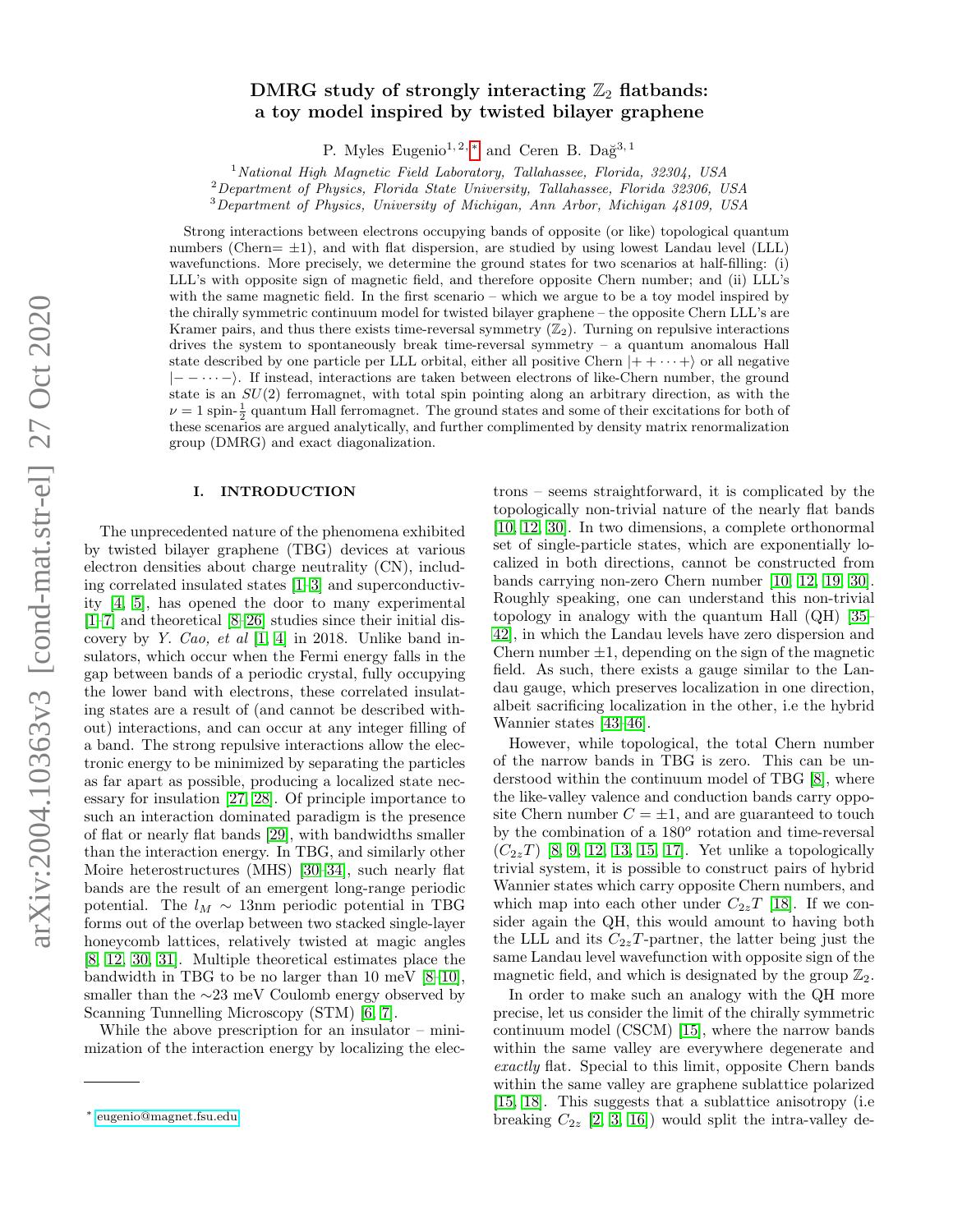generacy into two separated flat bands of opposite Chern number, each with a degenerate time-reversal partner living in the other valley. Depending on the size of their gap  $\Delta$  relative to the strength of the interaction, two such scenarios emerge in which  $\mathbb{Z}_2$  LLL's as an analogy is inspired: (1) If the gap  $\Delta$  is larger than the interaction strength, and thus mixing between the conduction and valence bands is suppressed. Despite the broken  $C_{2z}T$ symmetry, the time-reversal symmetry guarantees that bands of opposite valleys are Kramer pairs [\[16\]](#page-10-27). Or (2), the chiral limit with  $\Delta = 0$ , where the conduction and valence bands are flat and degenerate everywhere. And thus Kramer pairs exists both between and within a valley.



FIG. 1. Two flat Chern bands per valley: red (blue) bands are Chern  $+1$  (-1). The exact order depending on the sign of ∆. Time-reversal symmetry guarantees valley degeneracy even if  $C_{2z}$  is broken.

Not counting the spin degree of freedom, the total degeneracy of Scenario (1) and (2) is two and four respectively. The larger degeneracy in the latter brings with it more integer fillings and possible phases; however, for the purposes of this study, we focus on Scenario (2) and assume valley polarization, such that there is only a single intra-valley Kramer pair. In this limit, Scenario (1) and (2) have the same degeneracy structure, both describing an interacting system of fermions occupying opposite-Chern bands. It was previously pointed by out by Bultinck, Chatterjee, and Zaletel [\[16\]](#page-10-27) that such a system resembles a bilayer QH problem [\[41,](#page-10-28) [42\]](#page-10-18) with one flux quantum per unit cell [\[16\]](#page-10-27), except with opposite layers experience opposite-sign magnetic fields.

In the original bilayer QH problem, a small anisotropy of the inter-layer repulsive interaction appears as an attraction between electrons and holes in opposite layers, and consequently the system is unstable towards the formation of an inter-layer coherent state [\[16,](#page-10-27) [41,](#page-10-28) [42\]](#page-10-18). As such, one might be led to believe that strong interactions between  $\mathbb{Z}_2$  LLL's would too lead to a Chern zero state; however, as was previously explored with mean field theory [\[16\]](#page-10-27), and we show here both analytically and numerically, this is not the case. The ground state is Chern-polarized and stable.

In this paper, we construct the toy model for strongly interacting opposite-Chern flat bands using continuum LLL wavefunctions. We focus our study on  $\nu = 1$  electrons per flux quantum, and ask: (i) Is the ground state a Chern polarized (quantum anomalous Hall) state? And

(ii) is such a state stable, unlike the bilayer QH problem? We argue analytically that in the presence of repulsive interactions, the system will choose a Chern insulator, owing to the decomposition of the interaction into a sum of positive semi-definite terms [\[10,](#page-10-14) [17\]](#page-10-24), which always favours one flavor of electron per single-particle orbital. Because of the  $\mathbb{Z}_2$  symmetry, there are two such Chern polarized states in the ground state, which we denote:  $|++\cdots+\rangle$ and  $|-\cdots-\rangle$ .

Additionally, we study the case involving distinct fermions with identical Chern number, but distinguished by an introduced pseudospin  $\{\uparrow,\downarrow\}$ . In the absence of any interaction anisotropy, this system is identical to the well studied  $\nu = 1$  spin- $\frac{1}{2}$  QH ferromagnet [\[35,](#page-10-17) [39,](#page-10-29) [41\]](#page-10-28). We show the ground state is spin-polarized with one particle per LLL orbital, i.e  $|\uparrow \uparrow \cdots \uparrow \rangle$ , in addition to a degenerate manifold of states, extensive in the system size, connected by  $SU(2)$  rotations. Opposite pseudospins may be taken to represent opposite layers of the bilayer QH problem [\[41,](#page-10-28) [42\]](#page-10-18), where both layers experience the same sign of the magnetic field. Thus the bilayer QH problem would be unstable against an inter-layer anistropy, which would break the  $SU(2)$  symmetry and split the extensively degenerate manifold in favour of a layer-coherent state. In comparison, the ground state manifold of the  $\mathbb{Z}_2$  QH problem is doubly degenerate, independent of the system size. Therefore, as long as a gap separates its ground state manifold from the higher excited states, the  $\mathbb{Z}_2$  system would be stable.

In order to confirm the existence of a gap, we utilize DMRG [\[17,](#page-10-24) [47](#page-10-30)[–54\]](#page-10-31) and exact diagonalization (ED) [\[17\]](#page-10-24). This is done by rolling our system into a cylinder, and utilizing the Landau gauge [\[37\]](#page-10-32) to project our 2D continuum interactions into 1D discrete pseudopotentials [\[38\]](#page-10-33). Such a mapping is possible because of the topological non-trivial nature of the LLL's [\[47–](#page-10-30)[51\]](#page-10-34), and allows us to think of the LLL orbitals as slicing the cylinder into a 1D chain of "sites", with each site corresponding to the center of a LLL wavefunction (Fig [2\)](#page-4-0).

DMRG reveals a consistent gap between ground and first excited states for all systems with various ratio of the cylinder circumference to the magnetic length  $L_y/l_B = 8, 10, 12, 15, 20$  at large enough total orbital number N in the  $\mathbb{Z}_2$  case and where the Coulomb screening length is  $l_s = 1 l_B$ . We find that the gap shrinks with increasing screening length, crashing for sufficiently large  $l<sub>s</sub>$ , beyond which the one-particle-per-site order melts into a state with particle density largest at the edge and center. Before the gap vanishes, the excited state of the  $\mathbb{Z}_2$  Hamiltonian with open boundary conditions are edge states described by a change of −2 in the total Chern number of the ground states.

For the spin- $\frac{1}{2}$  QH ferromagnet, the gap computed by DMRG shrinks as N increases for all  $L_y/l_B$ . The excited states converge to having one-particle-per-site density with increasing  $N$ , and are irreducible representations of the  $SU(2)$  symmetry, but with a total spin  $-2$ less than the total spin of ground states.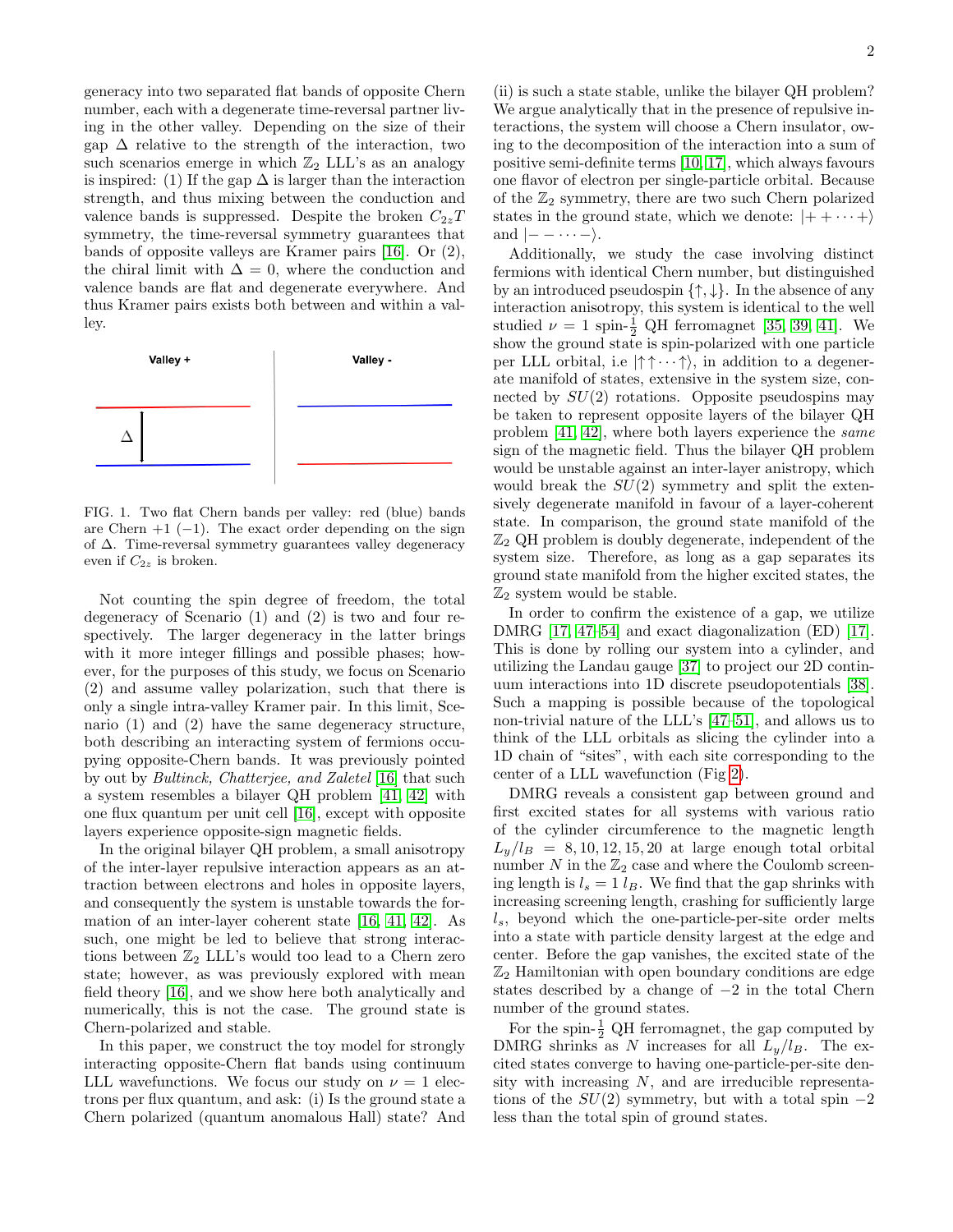Because of the simplicity afforded by such an advantageous choice of basis, our  $\mathbb{Z}_2$  model allows us to study the problem of strongly interacting opposite Chern bands in systems with larger cylinder circumferences than has been done previously by using tight-binding models, such as in Ref [\[17\]](#page-10-24), which was limited to  $L_y = 3$  unit cells. Even though we study larger circumference cylinders, the Matrix Product State (MPS) bond dimension of the ground state is many orders of magnitude smaller than Ref [\[17\]](#page-10-24). In fact, despite being in the limit where the ratio of bandwidth-to-interaction-strength is zero, i.e the extremely strong coupling limit, the bond dimension of our ground states remains 1; as opposed to Ref [\[17\]](#page-10-24), where the bond dimension grows with the inverse of that ratio.

If we were to introduce a periodic potential, and therefore induce a bandwidth, the ground state bond dimension could only grow, a behavior which is opposite and hence complementary to the bond dimension scaling of Ref [\[17\]](#page-10-24). Nonetheless, our model successfully captures the spontaneously broken fully polarized ground state without introducing a finite bandwidth, thus highlighting the importance of the topology in the ground state physics. Introducing a small but finite bandwidth would only shrink the gap. Therefore we expect the ground states to remain fully polarized, assuming the bandwidth is not too large.

Our method also helps us to study the nature of the excitations, leading us directly to an (as far as we know) undiscovered connection between a two-dimensional, strongly interacting, topologically non-trivial system of electrons and one-dimensional Ising spin physics bearing the same topology.

This paper is organized as follows: in Sec. I, we lay out an analytic argument for the ground state of the aforementioned (repulsive) interacting quantum Hall problems,  $\mathbb{Z}_2$  and spin- $\frac{1}{2}$  QH; in Sec. II we construct pseudopotentials for both scenarios by placing the problem onto a cylinder, which makes one direction compact and reduces the 2D continuum problem to an effective 1D discrete chain; following this, in Sec. III, we use DMRG to solve for both the ground state manifolds of the constructed pseudopotentials and the system size scaling of the energy gap. In Sec. IV, we study the nature of the excited states for smaller cylinders using ED, and show an interesting property of this model – product states in the eigenspectrum, the number of which grows with system size – and use this property to discuss a connection between our model and the physics of 1D Ising spin chains. We choose to use naturalized units such that  $e = \hbar = c = 1$ , and set the mass of every particle to  $m = 1$ . The magnetic length is  $l_B = B^{-1/2}$ . For the purposes of DMRG and ED, we set  $l_B = 1$ .

## <span id="page-2-1"></span>II. QUANTUM HALL POLARIZATION

When a uniform magnetic field  $B$  is applied to a sample of electrons, the sample can be understood to be

"discretized" in the sense that the non-interacting singleparticle states, i.e Landau levels (not including spin or flavour) take on an integer degeneracy  $N$  which is equal to the division of the sample area A by the area of the quantized cyclotron orbit  $2\pi l_B^2$ . As the magnetic field is increased, the area of the quantized cyclotron orbits shrinks, both driving up the degeneracy of the Landau levels and increasing the energy gap  $\omega$  between them [\[35,](#page-10-17) [37,](#page-10-32) [39\]](#page-10-29). Naturally, electronic interactions would intermix these single-particle states; however, if the magnetic field is large enough, the resulting gap between Landau levels may dominate over the electron-electron interactions, preventing Landau level mixing. Thus, in the presence of a strong enough magnetic field, the interacting many-body ground state of a partially or fully occupied lowest Landau level can be described without the need for higher Landau levels [\[35,](#page-10-17) [36,](#page-10-35) [39\]](#page-10-29).

Given a large enough magnetic field, non-interacting electrons occupy a discrete set of LLL orbitals; therefore, a natural question to ask is: How does the filling, or number of electrons in the sample, affect the ground state in the presence of strong repulsive interactions? At  $\nu = 1$ , it is possible to place one particle per LLL orbital. Since the Landau-gauge orbitals are localized in at least one direction, and repulsive interactions minimize energy by driving particles apart, one might expect that at  $\nu =$ 1, the ground state would be just one particle per LLL orbital.

When electrons have no spin or additional flavour, the above scenario is fully filled and trivial; however, if the electrons have spin, it has been long understood that the repulsive interactions form a ferromagnet [\[39\]](#page-10-29), often referred as the half-filled or  $\nu = 1$  ferromagnet ( $\nu = 2$ being fully filled) in literature [\[41\]](#page-10-28).

By following similar variational arguments in Refs. [\[10,](#page-10-14) [17\]](#page-10-24), we mathematically prove that a ground state of the spin- $\frac{1}{2}$  system at this filling is indeed one particle per site, and completely spin-polarized. The single-particle annihilation operator at position  $\mathbf{r} = (x, y)$  within the sample area can be expanded in terms of all Landau level wavefunctions  $\psi_a(x, y|m)$  – with increasing energy labelled by index a, spin  $\beta \in \{\uparrow, \downarrow\}$ , and Landau level orbital  $m -$ as

<span id="page-2-0"></span>
$$
c_{\beta}(\mathbf{r}) = \sum_{a=0}^{\infty} \sum_{m} \psi_a(x, y|m) d_{\beta, a, m}.
$$
 (1)

The Hamiltonian is  $H = \hat{T} + \hat{V}$ , where the kinetic energy  $\hat{T}$  is diagonal in the Landau level single-particle basis Eq. [\(1\)](#page-2-0), and can be decomposed into sum of contributions from each Landau level  $\hat{T} = \hat{T}_0 + \hat{T}_1 + \cdots$ . The difference between the lowest  $\hat{T}_0$  and the first excited  $\hat{T}_1$ Landau levels,  $\omega$ , is an important scale in this argument. The magnetic field is tuned such that the gap  $\omega$  is much larger than the interaction strength. Following this requirement, we constrain our variational state  $|\psi\rangle$  to the sector of Fock space describing many-body states formed out of single-particle LLL wavefunctions, killing all contributions from the kinetic energy  $\hat{T}$  except  $\hat{T}_0$ . The lat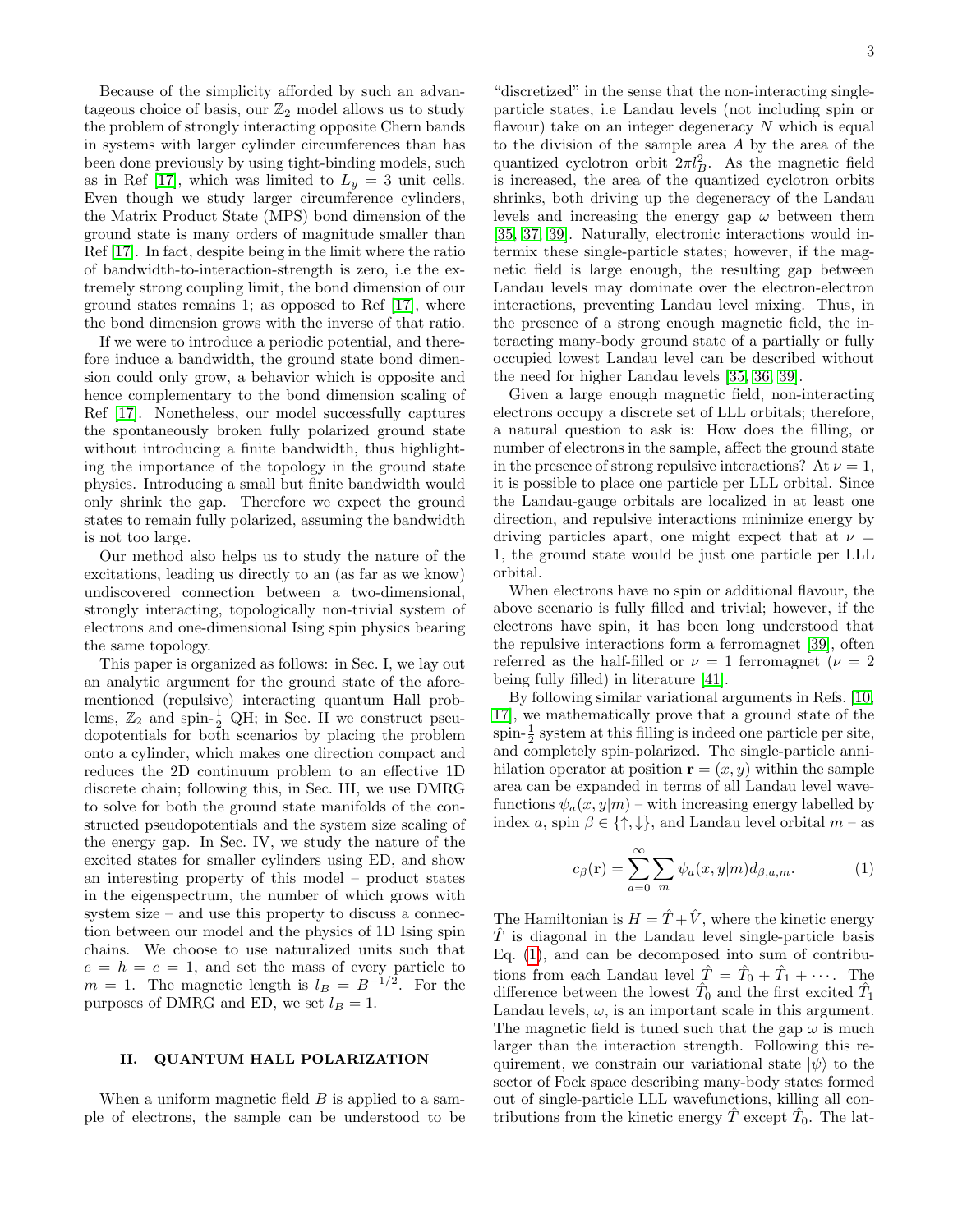ter being a constant which can be gauged away. We are now left with the task of minimizing the 2-body interaction operator  $\hat{V}$ , which is written

<span id="page-3-0"></span>
$$
\hat{V} = \sum_{\mathbf{r}\mathbf{r}'} c_{\alpha}^{\dagger}(\mathbf{r}) c_{\beta}^{\dagger}(\mathbf{r}') V(\mathbf{r} - \mathbf{r}') c_{\beta}(\mathbf{r}') c_{\alpha}(\mathbf{r}). \tag{2}
$$

However, at a commensurate filling where it is possible to place the same number of particles per site, the densitydensity representation is more facilitating. One might simply anticommute the fermion annihilation and creation operators in order to place Eq. [\(2\)](#page-3-0) into the densitydensity form minus a quadratic piece

<span id="page-3-3"></span>
$$
\hat{V} = \sum_{\mathbf{r}\mathbf{r}'} c_{\alpha}^{\dagger}(\mathbf{r})c_{\alpha}(\mathbf{r})V(\mathbf{r}-\mathbf{r}')c_{\beta}^{\dagger}(\mathbf{r}')c_{\beta}(\mathbf{r}')
$$

$$
-V(0)\sum_{\mathbf{r}} c_{\alpha}^{\dagger}(\mathbf{r})c_{\alpha}(\mathbf{r}).
$$
(3)

In thermodynamic limit, the quadratic piece is a global constant and can be neglected (see Supplement-B). Thus, the ground state can be determined by minimizing the interaction in the density-density form, which we henceforth call  $H'$ . We take  $H'$  into the momentum basis and act it on our variational state:

$$
H' \left| \psi \right\rangle = \sum_{\mathbf{q}} \hat{n}(\mathbf{q}) \tilde{V}(\mathbf{q}) \hat{n}(-\mathbf{q}) \left| \psi \right\rangle, \tag{4}
$$

where  $\hat{n}(\mathbf{q}) = \sum_{\mathbf{r}} e^{i \mathbf{q} \cdot \mathbf{r}} \hat{n}(\mathbf{r})$  is the Fourier transform of the density operator. Writing this operator in the momentum basis has a two-fold purpose. First, since  $\hat{n}(-\mathbf{q})^{\dagger} = \hat{n}(\mathbf{q})$  in the momentum basis, the above becomes

$$
= \sum_{\mathbf{q}} |\hat{n}(\mathbf{q})|^2 \tilde{V}(\mathbf{q}) \, |\psi\rangle \, ,
$$

which is the sum of positive semi-definite functions of **q** (i.e for non-zero values of the hermitian operator  $|\hat{n}(\mathbf{q})|^2$ and  $\tilde{V}(\mathbf{q}) > \tilde{V}(0) > 0$ . Thus every term with a nonzero value of  $|\hat{n}(\mathbf{q})|^2$  increases the total interaction energy. Secondly, in the momentum basis the density operator is a sum over terms quadratic in the fermion operators:  $n_{\mathbf{q}} = \sum_{\mathbf{k}} c_{\alpha}^{\dagger}(\mathbf{k} + \mathbf{q})c_{\alpha}(\mathbf{k})$ . When such an operator is acted onto a state which is one particle per orbital, and all the same flavour (i.e spin polarized up  $|\uparrow \uparrow \cdots \uparrow \rangle$ or down  $|\downarrow \downarrow \cdots \downarrow \rangle$ , all but the  $q = 0$  terms vanish. Thus,  $|\psi\rangle$ , chosen to be flavour polarized with one particle per orbital, minimizes the Hamiltonian; and the sum of positive semi-definite terms collapses to a single term:

$$
= |\hat{n}(0)|^2 \tilde{V}(0) |\psi\rangle.
$$

This expression tells us that the ground state is one which prohibits inter-orbital scattering. Remembering that a large gap  $\omega$  places a prohibitive energy cost to occupying higher Landau levels than LLL, the true ground state  $|\psi\rangle$ must be one which is one particle per LLL orbital and polarized. These two fully polarized states are not the

only states in the ground state manifold [\[41\]](#page-10-28), which (for an N-particle system) includes  $N-1$  additional states that are eigenstates of  $S^2$  with eigenvalue  $\frac{N}{2}(\frac{N}{2}+1)$ . These are the states which are connected to fully polarized states by the total spin raising and lowering operators  $S_{\pm}$ . One might imagine that other eigenstates of  $S<sup>2</sup>$  might be solutions to the Hamiltonian Eq. [\(2\)](#page-3-0). However, different irreducible representations of the  $SU(2)$ symmetry (i.e different eigenstates of  $S<sup>2</sup>$  with eigenvalues less than  $\frac{N}{2}(\frac{N}{2}+1)$  are not connected by any such operation. Therefore, there is no requirement for them to be ground states.

If we work with spinless fermions in a system which includes Landau levels with opposite magnetic fields  $\pm B$  (i.e  $\mathbb{Z}_2$ ), the language of the argument would still hold. Thus the ground state manifold woud contain two states: one fermion per LLL of type  $+B$ , which we write  $|++\cdots+\rangle$ , and its  $\mathbb{Z}_2$  partner  $|--\cdots-\rangle$ . As will be discussed in the following section, unlike the  $\nu = 1$  spin- $\frac{1}{2}$  QH, the  $\mathbb{Z}_2$  scenario has no additional states, owing to its reduced symmetry.

#### <span id="page-3-2"></span>III. PSEUDOPOTENTIALS: FROM 2D TO 1D

Due to the uniform nature of the magnetic field, the underlying spatial symmetries of the sample – translational and rotational – are preserved. Therefore degenerate single-particle states are necessarily labelled, up to a choice of gauge, by the eigenvalues of their generators. The choice of gauge is unphysical and arbitrary, thus choosing a gauge which preserves translational symmetry in one direction, the Landau gauge [\[37\]](#page-10-32), gives rise to a spectrum composed of degenerate manifolds of singleparticle states labelled by momentum in one direction (say  $k_y$ ). If we impose periodic boundary conditions in the y-direction, by wrapping our sample of area  $A$  into a cylinder of circumference  $L_y$ , the centers of localization become uniformly spaced with incremental values of  $l_B^2 k_y = \frac{l_B^2}{L_y} 2\pi n$ ; where  $n \in \mathbb{Z}$  for an odd number of sites N and  $n \in \mathbb{Z} + \frac{1}{2}$  for even N [\[38\]](#page-10-33). With this choice of geometry, adiabatically threading a flux quantum through the loop of the cylinder moves the center of a Landau level wavefunction into its neighbor's [\[40,](#page-10-36) [50\]](#page-10-37). The direction  $(\pm \hat{x})$  in which the wavefunctions moves depends on the sign of the magnetic field, meaning that Landau level centers which experience opposite magnetic fields move in opposite directions. We make this explicit in defin-ing the LLL wavefunction [\[16\]](#page-10-27), which we write (up to a normalization  $\mathcal{N} = (L_y l_B \sqrt{\pi})^{-1/2}$ :

<span id="page-3-1"></span>
$$
\phi_{\xi,k_y}(\mathbf{r}) = \mathcal{N} \exp\left(iyk_y - \frac{1}{2l_B^2}(x - \xi l_B^2 k_y)^2\right), \quad (5)
$$

where  $\xi = \pm 1$  indicates the sign of the magnetic field, i.e. the Chern number of the LLL. By restricting the electrons to occupy only the LLL's, we obtain a picture reminiscent of a 1D chain (Fig [2\)](#page-4-0), except where the chain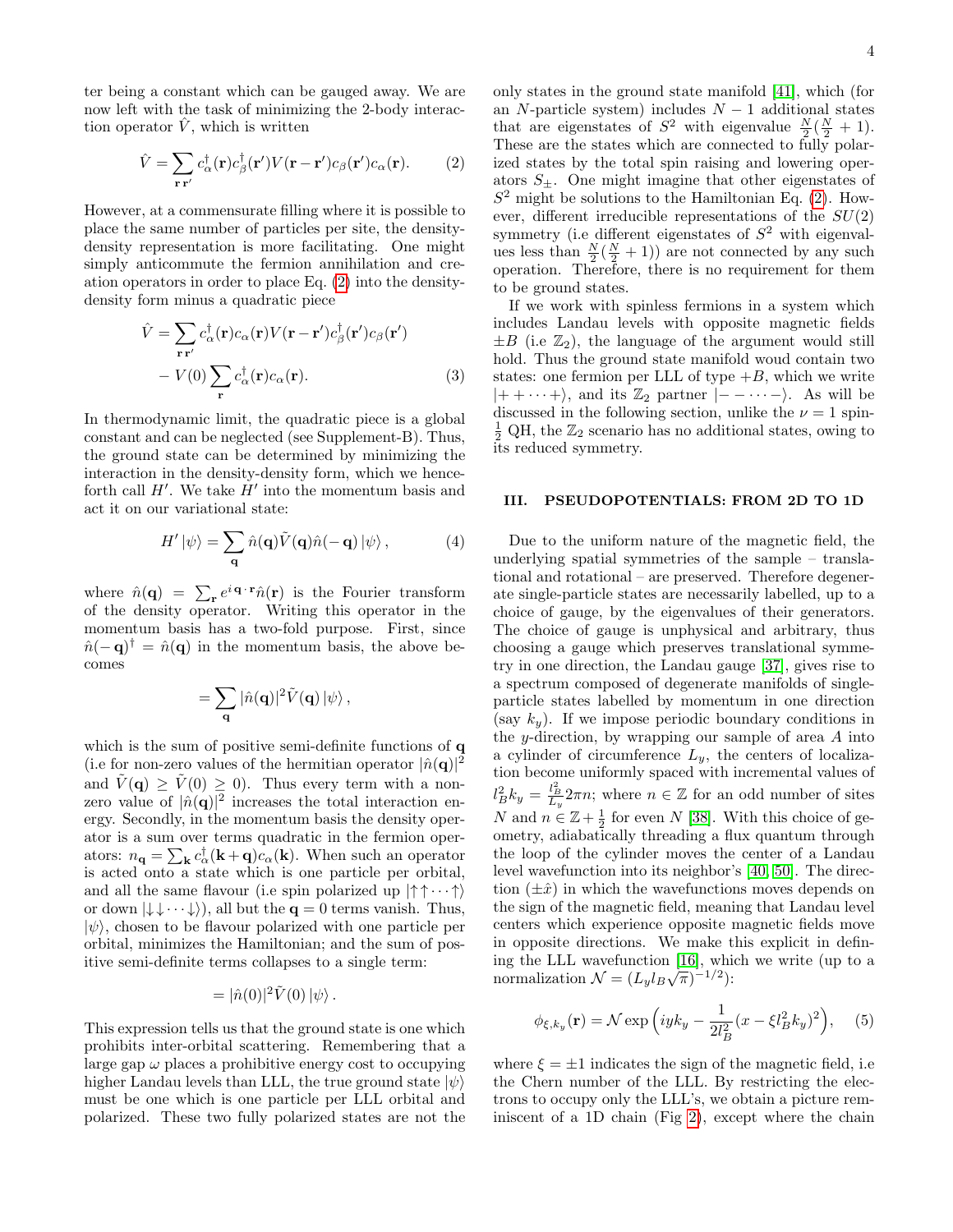"sites" label degenerate single-particle LLL orbitals of increasing momentum  $k_y$ . Along the x-axis, the "sites" are Gaussian localized with a width  $l_B$ , and the Gaussian centers are spaced by a distance  $\Delta x = 2\pi l_B^2/L_y$ , which depends on the ratio  $\gamma = l_B/L_y$  [\[36\]](#page-10-35). The size of the 1D chain is fixed by the total orbital number  $N$ , which in turn fixes the length of the cylinder to be  $L_x = N\Delta x$ .

Practically, this projection is done by defining the LLLprojected electron operator

$$
\hat{c}_{\alpha}(\mathbf{r}) = \sum_{\xi,n} \phi_{\xi,k_y}(\mathbf{r}) d_{\alpha,\xi,n},\tag{6}
$$

which replaces  $c_{\alpha}(\mathbf{r})$  in Eq. [\(2\)](#page-3-0). The LLL operator  $d_{\alpha,\xi,n}$ destroys a fermion with spin  $\alpha \in \{\uparrow, \downarrow\}$ , sign of magnetic field  $\xi$ , and momentum  $k_y = \frac{2\pi n}{L_y}$ .



<span id="page-4-0"></span>FIG. 2. The cylindrical sample of area  $A = L_x L_y$  and circumference  $L_y$ , subdivided according to the LLL wavefunction centers which form the corresponding chain of LLL orbitals.

Naturally, the form of the interaction  $\hat{V}$  upon projection depends on the problem: spin- $\frac{1}{2}$  QH or  $\mathbb{Z}_2$ . In the spin- $\frac{1}{2}$  case, all fermions feel the same sign of the magnetic field  $\xi = +1$ . Dropping the redundant label, the projected interaction is

<span id="page-4-3"></span>
$$
H_{\frac{1}{2}\text{QH}} = \sum_{n,k,m} V_{km} d_{\alpha,n+k}^{\dagger} d_{\beta,n+m}^{\dagger} d_{\beta,n+m+k} d_{\alpha,n}, \quad (7)
$$

where  $n$  are integers (half-integers) if the number of sites is odd (even), and  $k, m \in \mathbb{Z}$  always [\[38\]](#page-10-33). The matrix elements for a general projected two-body interaction are

<span id="page-4-1"></span>
$$
V_{km} = \frac{\sqrt{\pi/2}}{L_y l_B} \int_{-\infty}^{\infty} d\tilde{x} \int_{-L_y/2}^{L_y/2} d\tilde{y}
$$
(8)  
 
$$
\times V(\tilde{x}, \tilde{y}) e^{-i\tilde{y} \frac{2\pi k}{L_y}} e^{-\frac{1}{2l_B^2} (\tilde{x} + l_B^2 \frac{2\pi m}{L_y})^2} e^{-\frac{1}{2}l_B^2 (\frac{2\pi k}{L_y})^2}
$$

with  $(\tilde{x}, \tilde{y}) \equiv (\mathbf{r} - \mathbf{r}').$ 

We now turn to our toy model for TBG, where the opposite magnetic field LLL's are analog of the gaugefixed hybrid Wannier states [\[16,](#page-10-27) [45,](#page-10-38) [46\]](#page-10-20) in the chiral limit [\[15,](#page-10-23) [18\]](#page-10-25). For simplicity, we polarize the spin and make the system effectively spinless. We therefore drop the redundant spin index, and find the projected interaction to be

<span id="page-4-2"></span>
$$
H_{\mathbb{Z}_2} = \sum_{n,k,m} V_{km} \left( d_{+,n+k}^{\dagger} d_{+,n+m}^{\dagger} d_{+,n+m+k} d_{+,n} + d_{-,n}^{\dagger} d_{-,n-m-k} d_{-,-n-m} d_{-,-n-k} + d_{-,n+m}^{\dagger} d_{-,n-m-k} d_{-,n-m} d_{+,n} \right),
$$
\n
$$
(9)
$$

where  $V_{km}$  is given in Eq. [\(8\)](#page-4-1). By inspection, one can see that Eq. [\(9\)](#page-4-2) conserves Chern number – a consequence of the sublattice polarization in the CSCM (Scenario 2 introduced in Introduction). Just as with the spin- $\frac{1}{2}$  QH Hamiltonian Eq. [\(7\)](#page-4-3), only two flavours of fermions are present, except here the  $SU(2)$  symmetry is reduced to the  $\mathbb{Z}_2$  symmetry [\[29\]](#page-10-9). Following the argument laid out in Sec [II,](#page-2-1) one ground state must be Chern polarized and one particle per LLL orbital:  $|++\cdots+\rangle$ . It is straightforward to check if the polarized state is an eigenstate of the projected Hamiltonian:

<span id="page-4-4"></span>
$$
H_{\mathbb{Z}_2} |++\cdots+ \rangle =
$$
\n
$$
\sum_{|n| \leq Q, |n+k| \leq Q} \left( -V_{k,0} + V_{0,k} \right) |++\cdots+ \rangle,
$$
\n(10)

noting that  $Q \equiv (N-1)/2$  is the magnitude of the edge orbital momentum; but it is not so obvious that this is the lowest energy state. For that we implement DMRG and solve Eq. [\(9\)](#page-4-2) numerically for the screened Coulomb interaction in the next section:

$$
V_{sc}(\tilde{x}, \tilde{y}) = \frac{g}{\sqrt{\tilde{x}^2 + \tilde{y}^2}} \exp\left(-\frac{\sqrt{\tilde{x}^2 + \tilde{y}^2}}{l_s}\right),\qquad(11)
$$

where  $g$  is the constant which sets the strength of the interaction. Since this constant multiplies the projected Hamiltonian (Eqs.  $(7)$  and  $(9)$ ), we are free to rescale it without any consequence on the spectrum beyond a global rescaling of the energy.

However interestingly, there is a special case which can be shown exactly – short-range contact-like interactions,  $V_{\delta}(\tilde{x}, \tilde{y}) = g_{\delta} \delta(\tilde{x}) \delta(\tilde{y})$ . We say "contact-like" because it treats inter-sublattice scattering as scattering at a point, which can be understood as a highly-screened Coulomb interaction [? ]. For this choice of interaction, the matrix element Eq. [\(8\)](#page-4-1) becomes symmetric, i.e  $V_{km} = V_{mk}$ , and thus by Eq. [\(10\)](#page-4-4), the energy of the polarized state is zero, as expected since like-flavour fermions are forbidden by Pauli exclusion from contact scattering. Conveniently, this choice of interaction is mathematically simpler to study than the screened Coulomb interaction, having an exact formula,

<span id="page-4-5"></span>
$$
V_{km}^{\delta} = g_{\delta} \frac{\sqrt{\pi/2}}{L_y l_B} \exp\left(-\frac{1}{2} (2\pi\gamma)^2 (m^2 + k^2)\right), \quad (12)
$$

and because the ground state of the repulsive interacting problem is clearly marked by zero energy.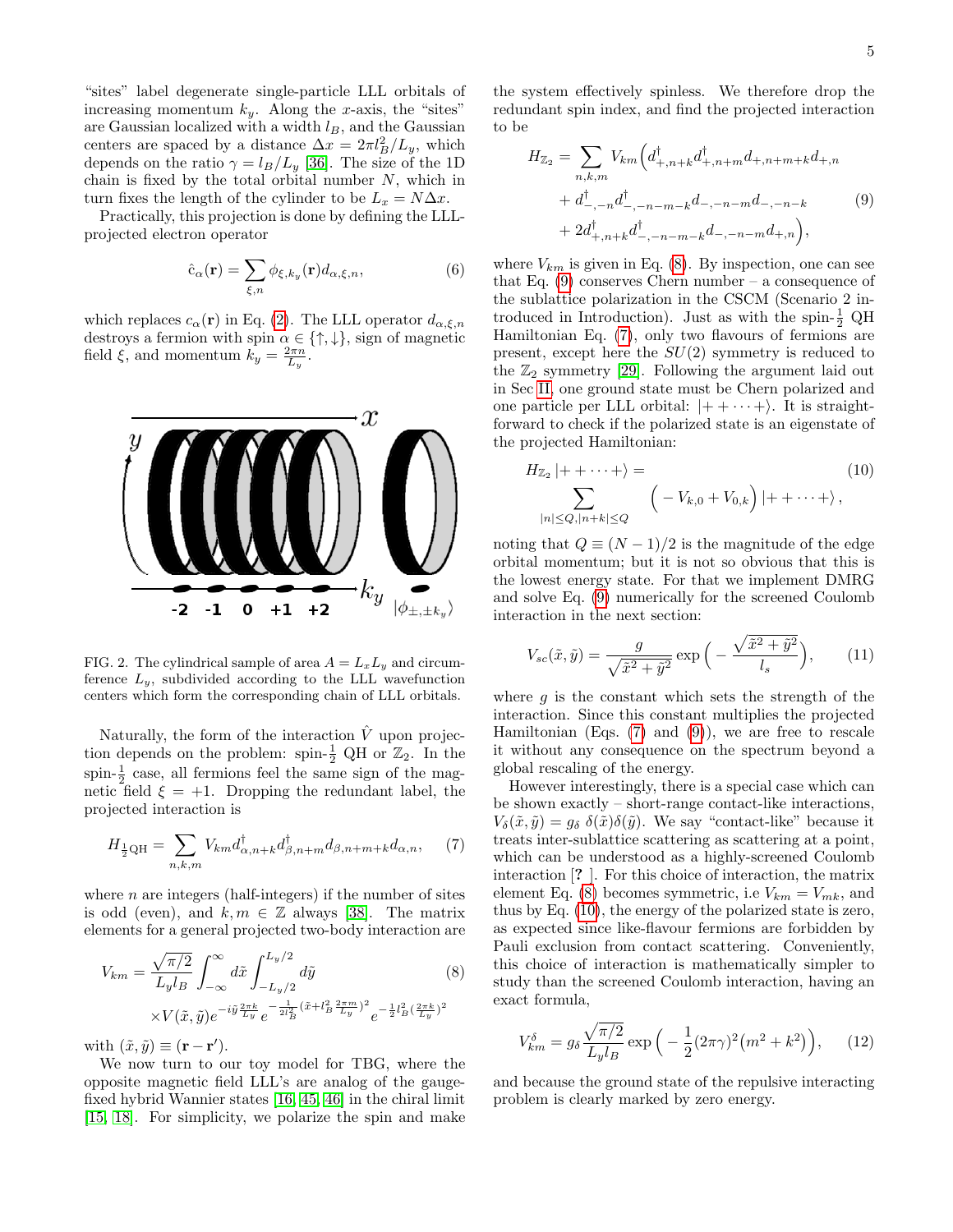# IV. DMRG RESULTS

Mixed real-momentum space representations of the cylinder geometry, where the momentum in y-direction is used as a conserved quantum number, while keeping the locality in the x-direction, have been shown to greatly reduce the required computational time and memory for employing DMRG [\[53\]](#page-10-39). The non-trivial topology of the LLL takes this a step farther, tying together the position and momentum via a single quantum number  $(k_y)$ , and effectively collapsing the problem down to a 1D system [\[38,](#page-10-33) [50\]](#page-10-37).

Such approaches are well motivated for QH by exact MPS representations discovered for QH systems – including the Laughlin, Moore-Read [\[55\]](#page-10-40), and Haldane-Rezayi states [\[56\]](#page-10-41) – and have been used to numerically calculate and characterize fractional QH states [\[47,](#page-10-30) [48,](#page-10-42) [50\]](#page-10-37).

Unlike fractional QH ground states, the ground states of Eq. [\(7\)](#page-4-3) and Eq. [\(9\)](#page-4-2) at integer filling are much simpler. This is because they have a bond dimension equal to 1 for the fully polarized states, and it scales linearly with the system size for those states of Eq. [\(7\)](#page-4-3) connected to the polarized states by symmetry.

While the dimensional reduction of the QH problem in this guiding-center representation is computationally less costly, it comes at the cost of longer range (Gaussian localized [\[50\]](#page-10-37)) interactions in the effective 1D picture, even for short range interactions in real space, e.g contact-like  $V_{\delta}(\tilde{x}, \tilde{y})$ . The range of these Gaussian localized interactions grows with  $\gamma^{-1}$ , therefore, if the number of orbitals in the x-direction is not large enough, one risks modifying the form of the interaction by its truncation due to the system size [\[47\]](#page-10-30). This truncation error is a consequence of constructing a finite-size system using LLL's which extend to infinity (see Supplement B and C). As far as the error from this truncation is concerned, given there is one particle per every LLL orbital, we find that the truncation error from having too few LLL orbitals appears to have no effect on the ground state manifold. However, for sufficiently large enough screening length, we find that the one-particle-per-site order melts, clumping electrons at the edges and center of the cylinder. Nonetheless, the fully polarized states remain eigenstates, albeit at higher energy (see Supplement D for data on longer range interactions).

In order to better understand the system size scaling, and additionally to check for the presence of a gap, we use DMRG and determine the first excited states. We then plot the gap as a function of both increasing total number of orbitals and  $\gamma^{-1}$ . As shown for  $l_s = 1l_B$  in Fig. [3a,](#page-6-0) we find there is a sufficiently large enough  $N$  beyond which the gap saturates to a finite value, implying the presence of a gap in the  $N \to \infty$  limit. The value at which the gap saturates to appears to be unchanged as we increase the cylinder circumference from  $L_y = 8l_B$  to  $20l_B$ . This likewise suggests the gap saturates in the  $L_y \to \infty$  limit, assuming N is thermodynamically large.

The nature of the first excited states depends on  $\gamma^{-1}$ ,

which controls the overlap of the Gaussian wavefunctions. For  $1 < \gamma^{-1} < 2\pi$ , the first excited states are product states of form

<span id="page-5-0"></span>
$$
|\psi\rangle_{Q} = d^{\dagger}_{-,-Q} d_{+,Q} |++\cdots+\rangle, \qquad (13)
$$

where  $Q$  is the momentum index of the edge orbital. Likewise, there exists degenerate states related to it by the  $\mathbb{Z}_2$  symmetry. Because the guiding centers of opposite-Chern LLL's wind in opposite directions, Eq. [\(13\)](#page-5-0) contains no more than one particle per guiding center. However, once  $\gamma^{-1}$  passes  $2\pi$ , the centers of neighboring Gaussian localized sites move within each other's standard deviation, hence the wavefunctions overlap significantly. This changes the site resolution, where two previously distinct sites can no longer be differentiated easily and act as if they are one site. Consequently, higher excited states containing two particles per guiding center,  $d_{-,-Q}^{\dagger}d_{+,Q-1}\,|+\cdots+\,+\rangle$  and  $d_{-,-Q+1}^{\dagger}d_{+,Q}\,|+\cdots+\,+\rangle,$ are no longer necessarily energetically disfavored by the Coulomb repulsion against states with one particle per center, as the two guiding centers now substantially overlap. For  $\gamma^{-1} > 2\pi$ , a superposition of these states,  $d_{-,-Q}^{\dagger}d_{+,Q-1}\ket{+ \cdots + +} + w \ \ d_{-,-Q+1}^{\dagger}d_{+,Q}\ket{+ \cdots + +},$ becomes energetically favorable over the product state Eq.  $(13)$ . Not only does this relative weight w depend on  $\gamma^{-1}$ , but for larger  $\gamma^{-1}$  entanglement of the first excited states spreads over more sites at the edge. Fig. [4](#page-6-1) compares the energies of a lowest-energy product state and a first excited state with respect to  $\gamma^{-1}$  for small orbital numbers of  $N = 6 - 8$  computed via ED. While for  $\gamma^{-1} \lesssim 2\pi$  the first excited states are product states, increasing  $\gamma^{-1}$  causes entangled states to be energetically favorable. Furthermore, we find that the manifold of first excited entangled states is characteristically similar to the manifold containing product state Eq. [\(13\)](#page-5-0). Whether  $\gamma^{-1}$  is above or below  $\sim 2\pi$ , the first excited states (and their  $\mathbb{Z}_2$  partners) can be described as edge states with total Chern number two less than the fully polarized states, i.e  $N-2$ .

For  $H_{\frac{1}{2}\text{QH}}$ , DMRG converges to all  $N+1$  states in the ground state manifold, which includes both fully polarized states, and those connected by the symmetry  $S_{+}$ . As expected analytically, the ground state manifold is an irreducible representation of the  $SU(2)$  symmetry, with eigenstates of  $S^2$  and associated eigenvalues  $\frac{N}{2}(\frac{N}{2}+1)$ . Just as with the ground states, the excited state manifold is an irreducible representation of the  $SU(2)$  symmetry too, except with eigenvalues  $\frac{N-2}{2}(\frac{N-2}{2}+1)$ . Unlike Eq. [\(13\)](#page-5-0), the change in spin is not strictly localized to the edge, and the gap appears to shrink with increasing  $\gamma^{-1}$  for both interactions, Figs. [5a](#page-7-0)[-5b\)](#page-7-1). Moreover, with increasing  $N$  the excited states converge to one particle per site on average, which is also true for the ground states. This behavior alongside the vanishing gap holds for screening length  $l_s = 1l_B$  – which has an extent of approximately 2 orbitals for  $L_y = 10l_B$ . We suspect that the ground state and excited state manifolds become degenerate in the  $N \to \infty$  limit, further increasing the de-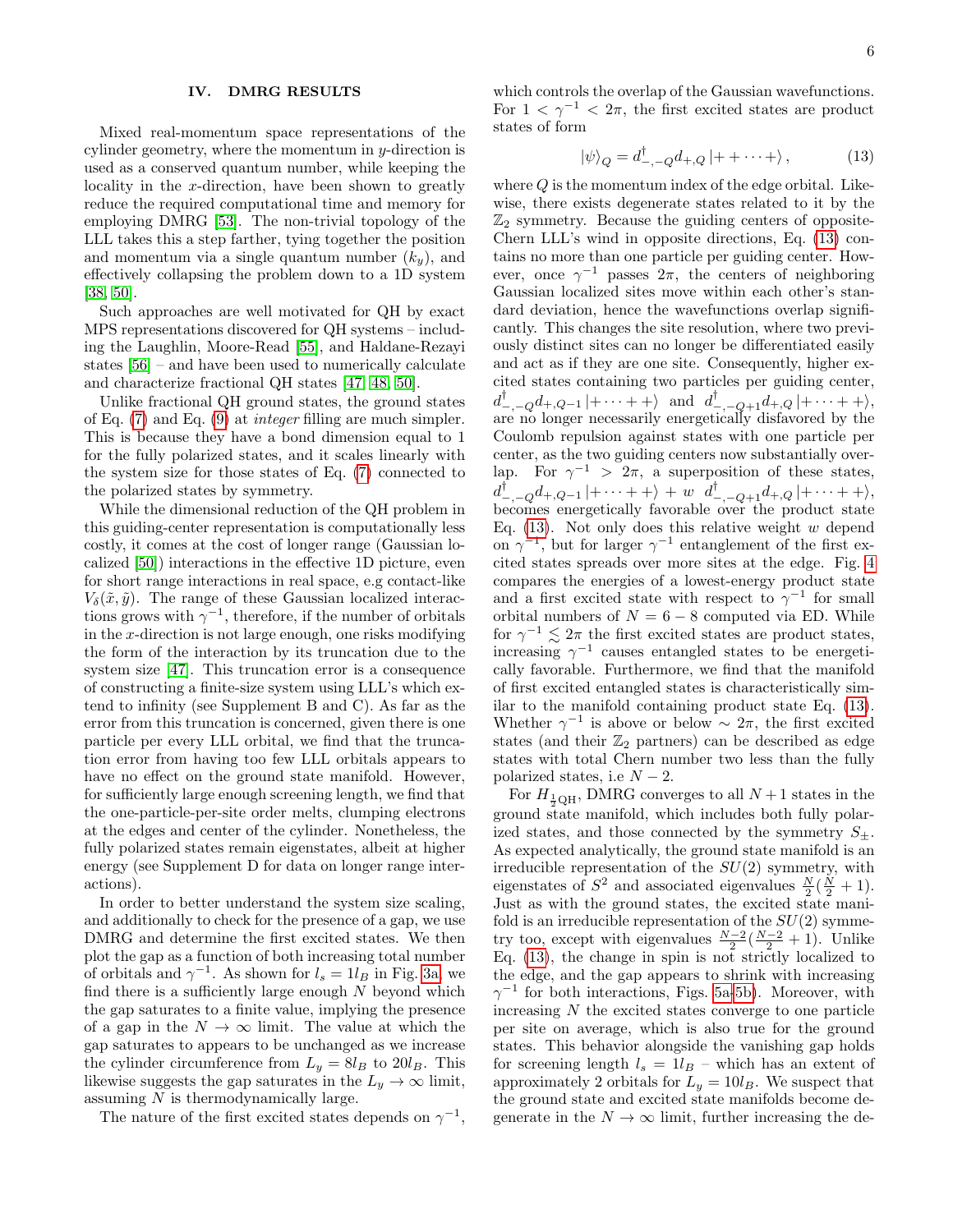<span id="page-6-0"></span>

FIG. 3. The energy gap between the ground and first excited state manifolds, for various  $\gamma^{-1} > 2\pi$  (see legends) and (a) with screened Coulomb interaction  $l_s = 1$  (b) contactlike interaction in  $\mathbb{Z}_2$  Hamiltonian. For sufficiently large enough N, the excited state is an edge state with total Chern  $N-2$ . The energy converges to a value which is independent of  $L_y$ . For case (a), if N is not large enough, the system is plagued by the truncation of finite size interaction terms, which become vanishingly small  $(< 1\%$ , see Fig [9](#page-14-0) in Supplement C) alongside the appearance of the Chern  $N - 2$  state. DMRG is performed with a cutoff of 10<sup>-8</sup> and a maximum allowed bond dimension of 300, yet neither the ground states nor first excited states reach this limit. We set the upper limit on the Hamiltonian MPO bond dimension to be  $5000$  with a  $10^{-13}$  cutoff.



<span id="page-6-1"></span>FIG. 4. The comparison between the energies of a lowestlying product state (PS) and a first excited state (ES) with respect to  $\gamma^{-1} = L_y/l_B$  for small total orbital numbers ranging between  $N = 6 - 8$  computed via exact diagonalization. The plot shows that the first excited states are product states for  $\gamma^{-1} \lesssim 2\pi$ , whereas they are entangled for  $\gamma^{-1} \gtrsim 2\pi$ .

generacy of the ground state which is already extensive in the system size.

### V. EXCITED STATES AND EMERGENT SPIN PHYSICS

Despite the numerical advantage afforded by the Landau gauge, the resulting projected Hamiltonian is by no

<span id="page-6-2"></span>means trivial. For starters, the kinetic energy is implicit in the construction of the model from the projection onto the LLL; and likewise, the Hamiltonian Eq. [\(9\)](#page-4-2) is no simple sum of local density operators, instead bearing a non-trivial structure with correlated "hopping" across the chain of orbitals, which is deeply related to the momentum conservation around the cylinder. As such, one might not expect the ground state to be a product state, yet as we discussed in Sec [II](#page-2-1) and shown numerically, product states are a natural consequence of strong interactions in these systems at integer filling. Given that these are truly two-dimensional systems, one would expect the entanglement in the ground state to follow area law, and scale linearly with the system size; and this is indeed the case for the states (except the polarized states) in the ground state manifold of the  $SU(2)$  QH ferromagnet. However, when the symmetry is reduced to  $\mathbb{Z}_2$ , the only states in the ground state are the polarized states, and thus area law appears to be beaten. Likewise, there exists excited states, such as the edge state Eq. [\(13\)](#page-5-0), which might exhibit better than area law scaling.

It is then natural to ask if product states exist throughout the spectrum, what their fraction to the dimension of the Hilbert space is, and if the number of those states increases with the system size N and ratio  $\gamma^{-1}$ . In order to answer these questions, we constrain ourselves to contact interactions on smaller cylinders (with  $l_B = 1$ ) computed by ED. We find that the excited states do exist throughout the spectrum, but that their fractions depend significantly on the guiding center overlaps, which is controlled by  $\gamma^{-1}$ . More precisely, by plotting the inverse participation ratio,  $P_{\alpha} = \sum_{n} |\psi_{\alpha n}|^4$  for eigenstate  $\psi_{\alpha}$ , we observe that the fraction of total number of prod-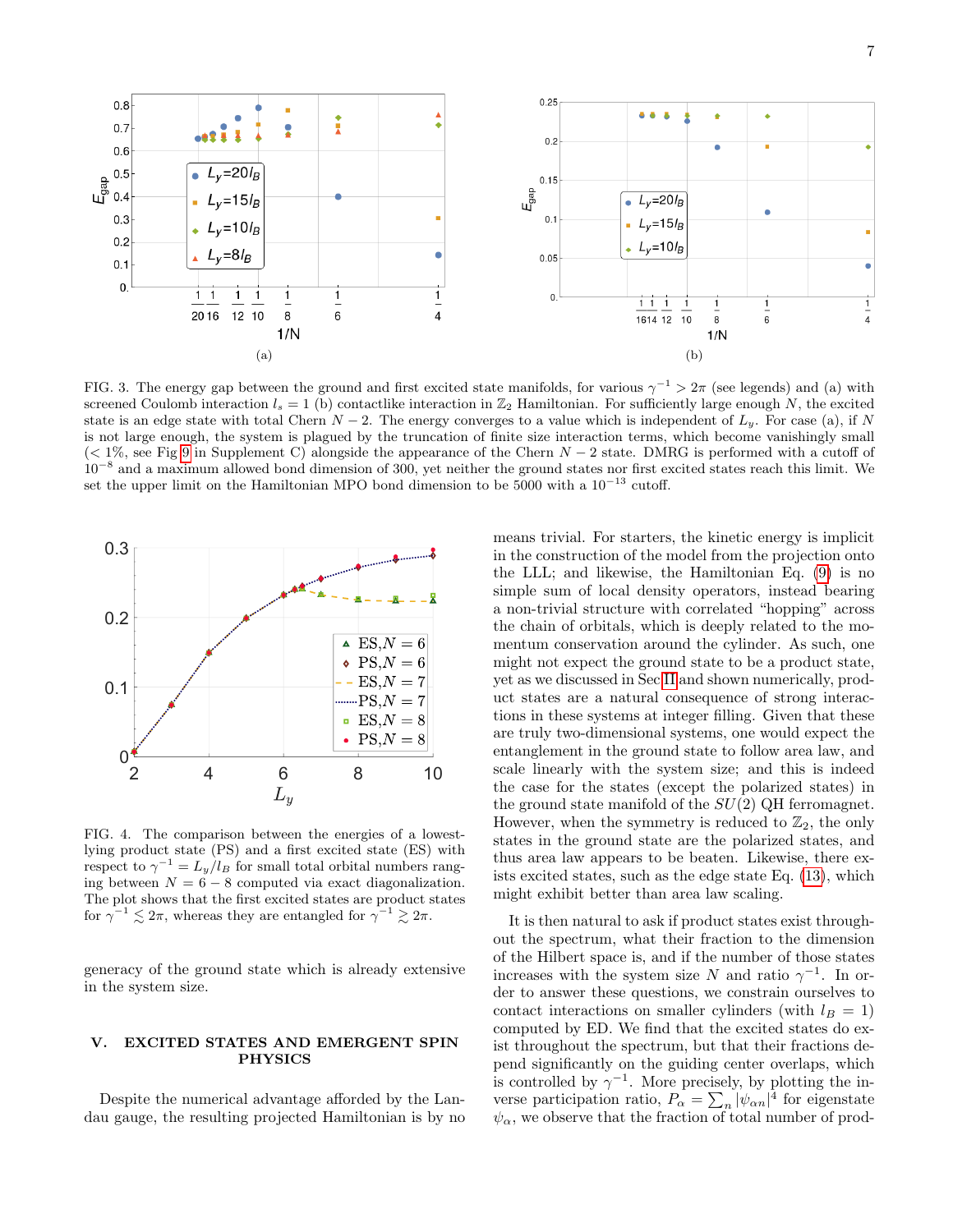<span id="page-7-0"></span>

<span id="page-7-1"></span>FIG. 5. The energy gap between the ground and first excited state manifolds, for various  $\gamma^{-1} > 2\pi$  (see legends) and (a) with screened Coulomb interaction  $l_s = 1$  (b) contactlike interaction for  $H_{\frac{1}{2}QH}$  Hamiltonian. For both cases, the gap shrinks as the total number of orbitals N increases, suggesting a larger degeneracy in the ground state manifold in the thermodynamic limit. DMRG is performed with a cutoff of  $10^{-8}$  and a maximum allowed bond dimension of 1000; neither the ground states nor first excited states surpass these limits on bond dimension. The limits on the MPO bond dimension are the same as for Fig [3a-](#page-6-0)[3b.](#page-6-2)

<span id="page-7-3"></span>

FIG. 6. (a) The number of states with inverse participation ratio  $P_{\alpha} > 0.99$  as a function of total orbital number N. (b) The ratio of the number of states with inverse participation ratio  $P_{\alpha} > 0.99$  to the dimension of the Hilbert space, as a function of  $N$ . In both subfigures, we use contactlike interaction for  $Z_2$  Hamiltonian. Although the number of product states increase with the total orbital number  $N$  as expected, the ratio of it to the dimension of the Hilbert space shrinks. Additionally increasing the circumference  $\gamma^{-1}$  decreases the number of product states as well as the ratio. Thus in the thermodynamic limit, the presence of product states is negligible.

uct eigenstates to Hilbert space dimension shrinks with increasing  $\gamma^{-1}$  (Fig [6b\)](#page-7-2), and yet the number of product states does not vanish (Fig [6a\)](#page-7-3). Additionally, we observe that for  $\gamma^{-1} \lesssim 2\pi$ , the number of product states increases with a greater slope as a function of  $1/N$  compared to  $\gamma^{-1} \gtrsim 2\pi$ . On the other hand, the decrease in the ratio  $r(P_{\alpha} > 0.99)$  as a function of  $1/N$  is faster for  $\gamma^{-1} \gtrsim 2\pi$ with almost two decades of magnitude traversed compared to  $\gamma^{-1} \leq 2\pi$  with only one decade for the same range of N.

For this to become clear, let us consider the limit

<span id="page-7-2"></span> $\gamma^{-1}$  $\ll$  2π, where the LLL guiding centers only marginally overlap with their neighbors. From ED, we know that the spectrum is composed entirely out of product states in this limit. Here the exact nature of the excited states found via ED suggests an interesting connection to 1D Ising-type spin physics, with Chern number playing the role of spin. As a prerequisite for this connection, we remember that a Chern  $C = \pm 1$  Landau orbital at  $\pm n$  are located together in real space, both having Gaussian centers at  $x = 2\pi \gamma l_B n$  (see Fig. [7\)](#page-8-0). This is because the real-space guiding centers of the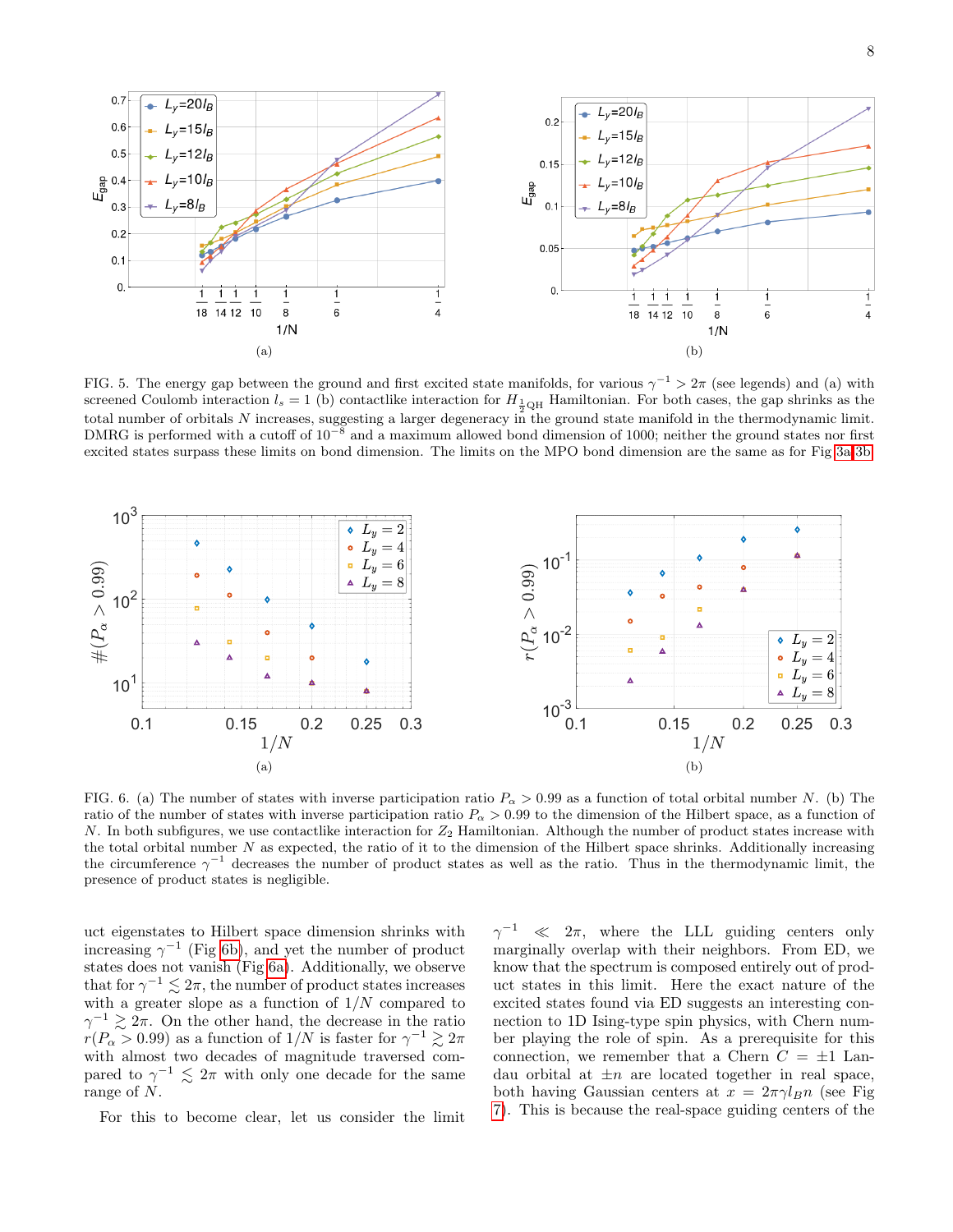opposite-Chern LLL's wind in opposite directions about the cylinder. Thus, we consider each LLL orbital with  $C = \pm 1$  at momentum  $\pm n$  to act as a *local* spin (in real space), mapped to local spin states as:  $|+\rangle_{+n} \longrightarrow |\uparrow\rangle_n$ and  $|-\rangle_{-n} \longrightarrow |\psi_{n}|\rangle_{n}$ . Each is an eigenstate of the local Pauli-Z Chern-pseudospin operator

$$
Z_n = \frac{1}{2} \left( d_{+,n}^\dagger d_{+,n} - d_{-,-n}^\dagger d_{-,-n} \right) \tag{14}
$$

with eigenvalue  $\pm 1/2$ . For example, Eq. [\(13\)](#page-5-0) for  $N = 4$ ,

$$
d_{-,2}^{\dagger}d_{+,-2}\left|++++\right\rangle =\left|0,+,+,\pm\right\rangle,
$$

in LLL basis, corresponds to the many-body spin state  $|\downarrow, \uparrow, \uparrow, \uparrow \rangle$  in real space. Understandably, since the electrons are not fixed spins, and double occupancy of orbitals with the same real-space guiding centers can occur, there exists states in the Fock space, such as  $|-,+,+,+\rangle$ , where  $Z_{\pm 2} = 0$  and therefore do not have a corresponding local-spin state. Since states which do not follow this scheme necessarily have electrons at the same guiding center, they are guaranteed, because of the repulsive interactions, to be at a higher energy than those with non-zero eigenvalues of  $Z_n$ .

This is the scenario discussed in the previous section regarding the lowest excited state. In the limit  $\gamma^{-1} \ll 2\pi$ , neighboring edge orbitals at  $Q$  and  $Q - 1$  do not overlap in real space, and consequently a product state analogous to an Ising spin flip Eq. [\(13\)](#page-5-0) is energetically preferred over those states with more than one particle per guiding center, e.g.  $d_{-,-Q}^{\dagger}d_{+,Q-1}\vert + \cdots + +\rangle$  and  $d_{-,-Q+1}^{\dagger}d_{+,Q}$   $|+\cdots++\rangle$ . It is only once  $\gamma^{-1} \sim 2\pi$  that the neighboring orbitals at  $Q$  and  $Q - 1$  overlap sufficiently enough such that these states can form a superposition which has relatively lower energy than Eq. [\(13\)](#page-5-0).

This naturally describes why entangled states make up an increasingly larger fraction of the Hilbert space as we increase  $\gamma^{-1}$ . Because edge orbitals with more than one particle per real space center can lower their energy through entanglement with their neighbors, given their wavefunctions sufficiently overlap. This being said, those product states which individually fall within the Ising scheme, such as Eq. [\(13\)](#page-5-0), remain eigenstates. Thus, in the language of the Ising model, the number of product eigenstates increases with the number of possible "spin flips", which increases with the total number of LLL orbitals  $N$ , as shown in Fig [6a.](#page-7-3)

This apparent correspondence between eigenstates and local spin moments motivates a different way of thinking about the model as a whole, where intuition about 1D models of local moments, such as the Ising model, translates into something physically meaningful in the  $2D \mathbb{Z}_2$  QH problem. In the Supplement H, we detail how the Ising transverse field  $\sum_i hX_i$ , which pushes the spins into the xy-plane, corresponds (to leading order in  $\gamma$ ) to a wall defect along the length of the cylinder in real space. Since opposite-Chern LLL with the same real-space center move in opposite directions about the cylinder, the largest contribution to colliding with the wall is to flip the Chern number at that guiding center, thus mixing the "spin". We do not explore the consequences of such a term to ground state physics, nor explore this correspondence beyond what we have discussed here, as this moves beyond the scope of this paper, and instead leave this for future research.



<span id="page-8-0"></span>FIG. 7. Density of the LLL's (Eq. [\(5\)](#page-3-1)) with  $\xi = \pm 1$  in orbital  $k_y = \pm 6 \frac{2\pi}{L_y}$ . Opposite Chern LLL share the same guidingcenter as long as they have opposite momentum. Cylinder circumference is  $L_y/l_B = 15$ , with  $N = 18$  LLL orbitals.

### VI. DISCUSSIONS AND CONCLUSIONS

The recent advances in stacked 2D materials, including TBG, have opened an entirely new avenue for research into the interplay of topology and strong interactions, previously only possible with metals in high magnetic fields. In this paper, we provide a simple model, constructed out of continuum lowest Landau levels, which captures the essential physics of two strongly interacting flat bands when the bands have identical  $(H_{\frac{1}{2}QH})$  or opposite  $(H_{\mathbb{Z}_2})$  Chern number, and we study it at integer filling. We find analytically (Sec [II\)](#page-2-1) for either problem that the ground state is a fully-polarized state (or symmetry related); which agrees with numerics on a finite cylinder given the interaction range is not too large. For the  $\mathbb{Z}_2$  case, we find that the gap at  $l_s = 1l_B$  saturates to a value independent of the system size, but shrinks with increasing range of the interactions. For large enough  $l_s$ , the gap collapses, and the ground state one-particle-persite order melts into a state with greatest density at the center and edges. We find, however, that the polarized states remain eigenstates even when the interactions are longer ranged, all of which suggests the breakdown of order may be a consequence of the open boundary conditions. If instead the spin- $\frac{1}{2}$  QH case is considered, the gap appears to shrink with increasing  $N$ , and the first excited states compose an irreducible representations of the  $SU(2)$  symmetry, which converges to one-particleper-site order with increasing  $N$ . We expect this state to merge with the ground state manifold in the  $N \longrightarrow \infty$ limit.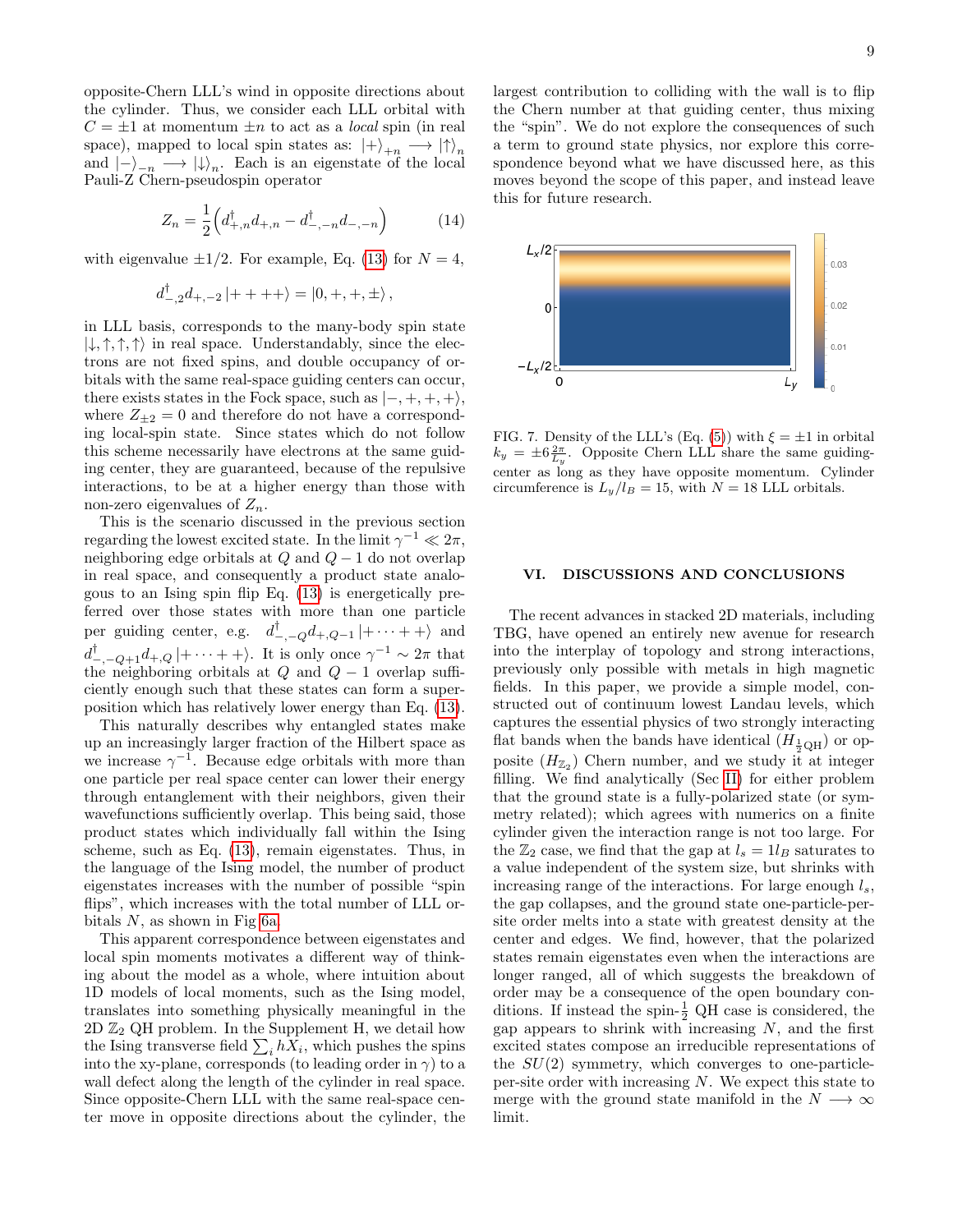Let us take the opposite spins of the spin- $\frac{1}{2}$  QH problem to represent opposite layers of the bilayer QH problem. If we introduce an inter-layer interaction anisotropy which bias one layer over another, the  $SU(2)$  symmetry breaks, splitting the extensive degeneracy of the ground state manifold and selecting out a spin(layer)-coherent ground state (see Supplement G). Such an instability toward a coherent state does not exist for repulsion between bands of opposite Chern number, where the ground state is only two-fold degenerate between spontaneously  $\mathbb{Z}_2$ symmetry broken states [\[29\]](#page-10-9), and numerically appears to be separated by a gap from the rest of the spectrum. These results are in agreement with mean field theory [\[16\]](#page-10-27) and provide a simple explanation for the stability of a Chern-polarized ground state.

The primary purpose of our Manuscript is to provide a simple model for the study of strongly interacting problems in electronic systems with non-trivial topological bands and net-zero Chern number. More broadly, this work is meant to inspire further study [\[18\]](#page-10-25) of crystals with topologically non-trivial Chern bands. In these scenarios, one can take advantage of the fact that it is always possible to construct maximally localized functions in 1D, and by extension, a gauge can be chosen in 2D such that single-particle wavefunctions are maximally localized along one direction [\[16,](#page-10-27) [45\]](#page-10-38). As with the LLL wavefunction, the real-space centers of these hybrid Wannier states are adiabatically connected through varying momenta, and thus there exists a dimensional reduction from 2D to 1D advantageous to numerics. Original constructions for such single-particle states [\[45\]](#page-10-38) were suitable only in the continuum limit, and suffered from a gauge freedom which made the practical description of manybody states, such as the lattice analog to the FQH, difficult – plagued by insignificant overlaps between exact FQH ground states on a lattice and those constructed from the Laughlin wavefunction using hybrid Wannier states [\[46\]](#page-10-20). This was later remedied by Wu, Regnault, and Bernevig [\[46\]](#page-10-20) through a procedure which trades off exact 1D maximal localization for exponential localization, but produces an orthonormal basis which can be gauge-fixed such that they behave like Landau orbitals. Very recently, such gauge-fixed hybrid Wannier states for Chern bands have been used to study strong interactions in TBG [\[18\]](#page-10-25). In general, this approach allows a more natural study of the MHS, capturing those details, such as a finite bandwidth and detailed shape of the Wannier functions, not available to the LLL.

The success of the DMRG technique applied to the models studied here is in part due to the low bond dimension of the ground states, which was true independent of our choice of interaction. This is mainly because of the preference of the repulsive interactions to choose a state which suppresses inter-orbital scattering, when the filling is such that one particle can be placed per singleparticle orbital (i.e an integer filling). Such low bonddimension ground and excited states might arise in more generic strongly repulsive systems of this kind at integer

filling, which would make these numerical approaches an invaluable tool in the exploration of the plethora of new devices hosting topologically non-trivial narrow bands, as well as studying interacting QH states, such as the  $\nu = 1$  QH ferromagnet [\[39,](#page-10-29) [41\]](#page-10-28) studied here. This could include extending our study of the  $\nu = 1$  QH state by including bilayer-type anisotropies or Zeeman terms not included in Eq. [\(7\)](#page-4-3), which would provide a fertile platform for studying exciton condensation in bilayer devices [\[41,](#page-10-28) [42\]](#page-10-18) or probing the lowest energy excitations of the  $\nu = 1$  QH [\[39\]](#page-10-29).

Furthermore, our  $\mathbb{Z}_2$  Hamiltonian may open up a pathway toward testing recently proposed connections between  $\mathbb{Z}_2$  topological order, thermalization [\[57\]](#page-11-0), and information scrambling [\[58\]](#page-11-1) in two-dimensions. As shown in a previous work [\[58\]](#page-11-1) authored by one of us, the degeneracy structure of a spectrum has profound effects in dynamics of information scrambling probed by out-of-timeorder correlators (OTOC). Because the ferromagnetic regime of the 1D transverse-field Ising model (TFIM) is dual to a 1D topological superconductor (the Kitaev chain), the presence of edge states results in a topological degeneracy which exists throughout the spectrum, and such a degeneracy inhibits information scrambling of edge operators, even at infinite temperature. How this extends to higher than one dimension has yet to be studied, in part hindered by the growth of the bond dimension in time. We've shown in our manuscript that our integerfilled  $\mathbb{Z}_2$  Hamiltonian on open cylinders likewise exhibits topological degeneracy throughout the spectrum; and because of its connection to 1D Ising spin physics, as well as the presence of low-bond dimension excited states, our model may be one of the best candidates for numerically exploring information scrambling and in general nonequilibrium quantum physics in two dimensions.

As a final point, if one were to introduce a singleparticle potential to Eq. [\(9\)](#page-4-2) which biases one Chernflavour over the other, then in the limit where one flavour electron is prohibitively expensive to create, Eq. [\(9\)](#page-4-2) reduces to the pseudopotentials for the well known spin-polarized QH [\[53\]](#page-10-39). Thus at fractional filling  $\nu = 1/3$ there exists the famous FQH state well-described by the Laughlin wavefunction [\[20,](#page-10-43) [40\]](#page-10-36). Seeing that no zero-field FQH state has yet been observed in TBG, it is an interesting question to ask what is the fate of the FQH at  $\nu = 1/3$  when the bias is taken to be zero, i.e approaching  $\mathbb{Z}_2.$ 

### VII. ACKNOWLEDGEMENTS

We would like to thank Jian Kang and Kai Sun for helpful discussion, and we are especially thankful to Oskar Vafek for his invaluable insight and many helpful discussions. P. Myles Eugenio is supported by NSF DMR-1916958. Ceren B. Dağ is supported by NSF Grant EFRI-1741618. The DMRG calculations performed here used the Intelligent Tensor C++ library (version 2.0.11)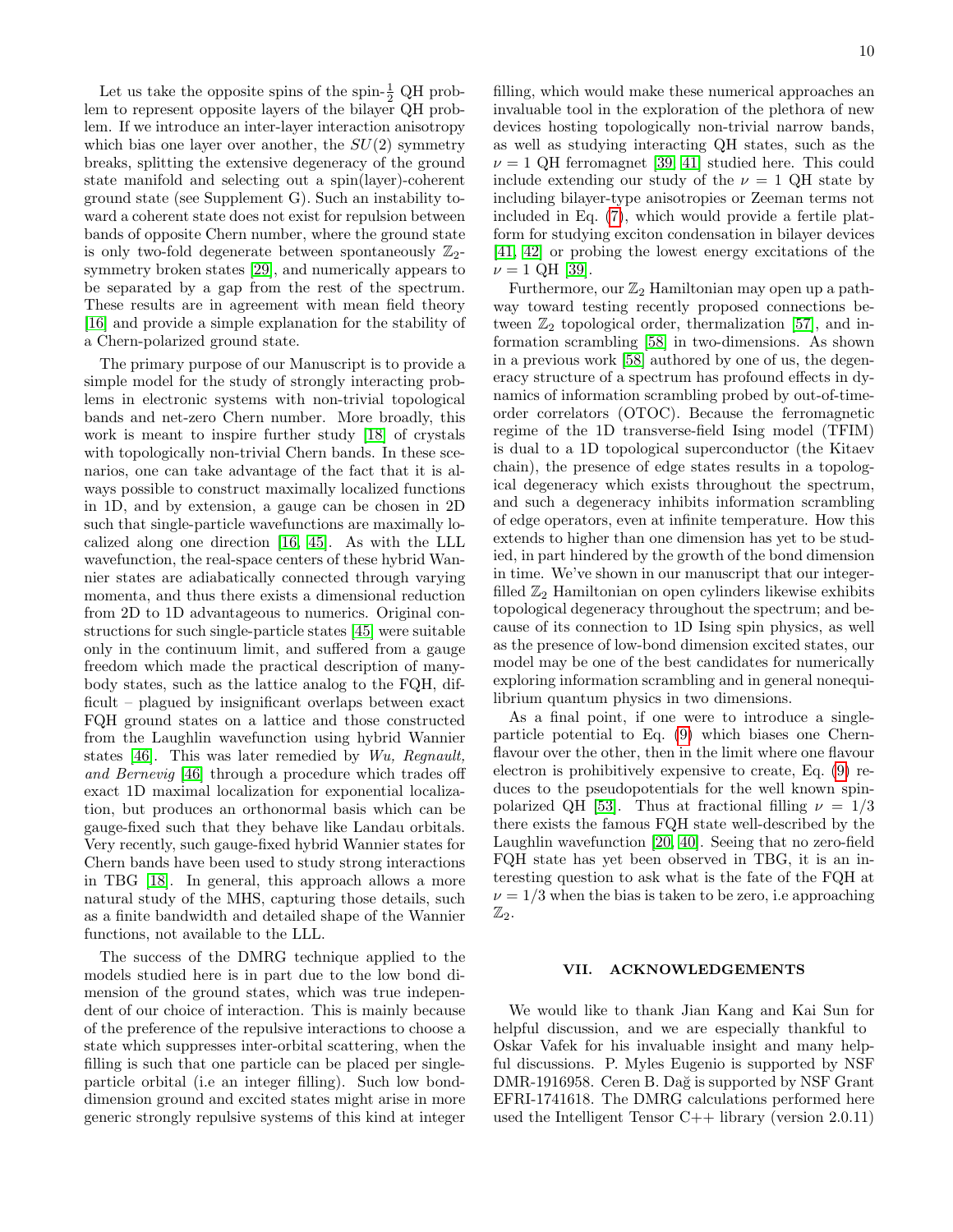- <span id="page-10-0"></span>[1] Y. Cao, et al. Nature 556, 80-84 (2018)
- <span id="page-10-26"></span>[2] A. L. Sharpe, et al. Science Vol 365, Issue 6453, pp 605- 608 (2019)
- <span id="page-10-1"></span>[3] M. Serlin, et al. Science Vol 367, Issue 6480, pp 900-903 (2020)
- <span id="page-10-2"></span>[4] Y. Cao, et al. Nature 556, 43-50 (2018)
- <span id="page-10-3"></span>[5] M. Yankowitz, et al. Science Vol. 363, Issue 6431, pp. 1059-1064 (2019)
- <span id="page-10-15"></span>[6] Yonglong Xie, et al. Nature 572, 101 (2019).
- <span id="page-10-4"></span>[7] Dillon Wong, et al. Nature 582, 198-202 (2020)
- <span id="page-10-5"></span>[8] R. Bistritzer and A. H. MacDonald. PNAS 108 (30) 12233-12237 (2011)
- <span id="page-10-21"></span>[9] J. Kang and O. Vafek. Phys Rev X 8, 031088 (2018)
- <span id="page-10-14"></span>[10] J. Kang and O. Vafek. Phys Rev Lett 122, 246401 (2019)
- [11] J. W. F. Venderbos and R. M. Fernandes. Phys Rev B 98, 245103 (2018)
- <span id="page-10-12"></span>[12] L. Zou, H.C. Po, A. Vishwanath, T. Senthil. Phys Rev B 98, 085435 (2018)
- <span id="page-10-22"></span>[13] Jianpeng Liu, Junwei Liu, and Xi Dai. Phys Rev B 99, 155415 (2019)
- [14] T. Hazra, N. Verma, M. Randeria. Phys Rev X 9, 031049 (2019)
- <span id="page-10-23"></span>[15] G. Tarnopolsky, A. J. Kruchkov, and A. Vishwanath. Phys Rev Lett 122, 106405 (2019)
- <span id="page-10-27"></span>[16] N. Bultinck, S. Chatterjee, M. P. Zaletel. Mechanism for Anomalous Hall Ferromagnetism in Twisted Bilayer Graphene. Phys Rev Lett 124, 166601 (2020).
- <span id="page-10-24"></span>[17] C. Repellin, Z. Dong, Y. Zhang, and T. Senthil. Ferromagnetism in narrow bands of moiré superlattices. Phys Rev Lett 124, 187601 (2020)
- <span id="page-10-25"></span>[18] Jian Kang and Oskar Vafek. Phys Rev B 102, 035161 (2020)
- <span id="page-10-16"></span>[19] Xiaoyu Wang and Oskar Vafek. Phys Rev B 102, 075142 (2020)
- <span id="page-10-43"></span>[20] Patrick J Ledwith, Grigory Tarnopolsky, Eslam Khalaf, Ashvin Vishwanath. Phys Rev Research 2, 023237 (2020)
- [21] Nick Bultinck, Eslam Khalaf, Shang Liu, Shubhayu Chatterjee, Ashvin Vishwanath, Michael P. Zaletel. Phys Rev X 10, 031034 (2020)
- [22] Fengcheng Wu and Sankar Das Sarma. Phys Rev Lett 124, 046403 (2020)
- [23] Aline Ramires and Jose L Lado. Phys Rev Lett 121, 146801 (2018)
- [24] Nikolaos Stefanidis and Inti Sodemann. Phys Rev B 102, 035158 (2020)
- [25] Yves H Kwan, Yichen Hu, Steven H Simon, S A Parameswaran. [arXiv:2003.11559](http://arxiv.org/abs/2003.11559) (2020)
- <span id="page-10-6"></span>[26] Yves H Kwan, Yichen Hu, Steven H Simon, S A Parameswaran. [arXiv:2003.11560](http://arxiv.org/abs/2003.11560) (2020)
- <span id="page-10-7"></span>[27] N. Marzari, A. A. Mostofi, J. R. Yates, I. Souza, and D. Vanderbilt. Rev Mod Phys 84, 1419 (2012)
- <span id="page-10-8"></span>[28] Philip W. Anderson. Local Moments and Localized States. Nobel Lecture, December 8, 1977.
- <span id="page-10-9"></span>[29] Titus Neupert, et al. Phys. Rev. Lett. 108, 046806 (2012)
- <span id="page-10-10"></span>[30] Ya-Hui Zhang, Dan Mao, Yuan Cao, Pablo Jarillo-Herrero, and T. Senthil. Phys Rev B 99, 075127 (2019)
- <span id="page-10-13"></span>[31] B. L. Chittari, G. Chen, Y. Zhang, F. Wang, and J. Jung. Phys Rev Lett 122, 016401 (2019)
- [32] G. William Burg, et al. Phys Rev Lett 123, 197702 (2019)
- [33] Chen, G., Sharpe, A.L., Gallagher, P. et al. Signatures of tunable superconductivity in a trilayer graphene moiré superlattice. Nature 572, 215–219 (2019)
- <span id="page-10-11"></span>[34] Chen, G., Sharpe, A.L., Fox, E.J. et al. Tunable correlated Chern insulator and ferromagnetism in a moiré superlattice. Nature 579, 56–61 (2020)
- <span id="page-10-17"></span>[35] David Tong, Lectures on the Quantum Hall Effect. [arXiv:1606.06687v](http://arxiv.org/abs/1606.06687)2 (2016)
- <span id="page-10-35"></span>[36] E. H. Rezayi and F. D. M. Haldane. Phys Rev B 50, 17199 (1994)
- <span id="page-10-32"></span>[37] L. D. Landau and E. M. Lifshitz. Quantum Mechanics Non-relativistic Theory, Course of Theoretical Physics, Vol 3, 2nd edition, Pergamon (1965)
- <span id="page-10-33"></span>[38] G. Ortiz, Z. Nussinov, J. Dukelsky, and A. Seidel. Phys Rev B 88, 165303 (2013)
- <span id="page-10-29"></span>[39] Steven M. Girvin. The Quantum Hall Effect: Novel Excitations and Broken Symmetries. Topological Aspects of Low Dimensional Systems, ed. A. Comtet, T. Jolicoeur, S. Ouvry, F. David (Springer-Verlag, Berlin and Les Editions de Physique, Les Ulis, 2000)
- <span id="page-10-36"></span>[40] Robert B. Laughlin. Fractional Quantization. Nobel Lecture, December 8, 1998.
- <span id="page-10-28"></span>[41] Kentaro Nomura and Daijiro Yoshioka. Phys Rev B 66, 153310 (2002)
- <span id="page-10-18"></span>[42] H A Fertig and Ganpathy Murthy. Advances in Condensed Matter Physics, Vol 2011, Article ID 349362 (2010)
- <span id="page-10-19"></span>[43] Alexey A. Soluyanov and David Vanderbilt. Phys Rev B 83, 035108 (2011)
- [44] Georg W. Winkler, Alexey A. Soluyanov, and Matthias Troyer. Phys Rev B 93, 035453 (2016)
- <span id="page-10-38"></span>[45] Xiao-Liang Qi. Phys Rev Lett 107, 126803 (2011)
- <span id="page-10-20"></span>[46] Yang-Le Wu, N. Regnault, and B. Andrei Bernevig. Phys. Rev. B 86, 085129 (2012)
- <span id="page-10-30"></span>[47] E. J. Bergholtz and A. Karlhede. unpublished, [arXiv:cond-mat/0304517v](http://arxiv.org/abs/cond-mat/0304517)2 (2003)
- <span id="page-10-42"></span>[48] Sonika Johri, Z Papic, P Schmitteckert, R N Bhatt, and F D M Haldane. New Journal of Physics, Volume 18, February 2016.
- [49] Zi-Xiang Hu, Z. Papic, S. Johri, R. N. Bhatt, Peter Schmitteckert. Comparison of the density-matrix renormalization group method applied to fractional quantum Hall systems in different geometries. [arXiv:1202.4697](http://arxiv.org/abs/1202.4697) (2012)
- <span id="page-10-37"></span>[50] Michael P. Zaletel, Roger S. K. Mong, and Frank Pollmann. Phys Rev Lett 110, 236801 (2013)
- <span id="page-10-34"></span>[51] Michael P. Zaletel, Roger S. K. Mong, Frank Pollmann, and Edward H. Rezayi. Phys. Rev. B 91, 045115 (2015)
- [52] Ulrich Schollwock. Annals of Physics 326, 96 (2011)
- <span id="page-10-39"></span>[53] J. Motruk, M. P. Zaletel, R. S. K. Mong, and F. Pollmann. Phys Rev B 93, 155139 (2016)
- <span id="page-10-31"></span>[54] Shouvik Sur, Shou-Shu Gong, Kun Yang, and Oskar Vafek. Phys Rev B 98, 125144 (2018)
- <span id="page-10-40"></span>[55] Michael P. Zaletel and Roger S. K. Mong. Phy Rev B 86, 245305 (2012)
- <span id="page-10-41"></span>[56] V. Crépel, N. Regnault, B. Estienne. [arXiv:1905.05192](http://arxiv.org/abs/1905.05192) (2019)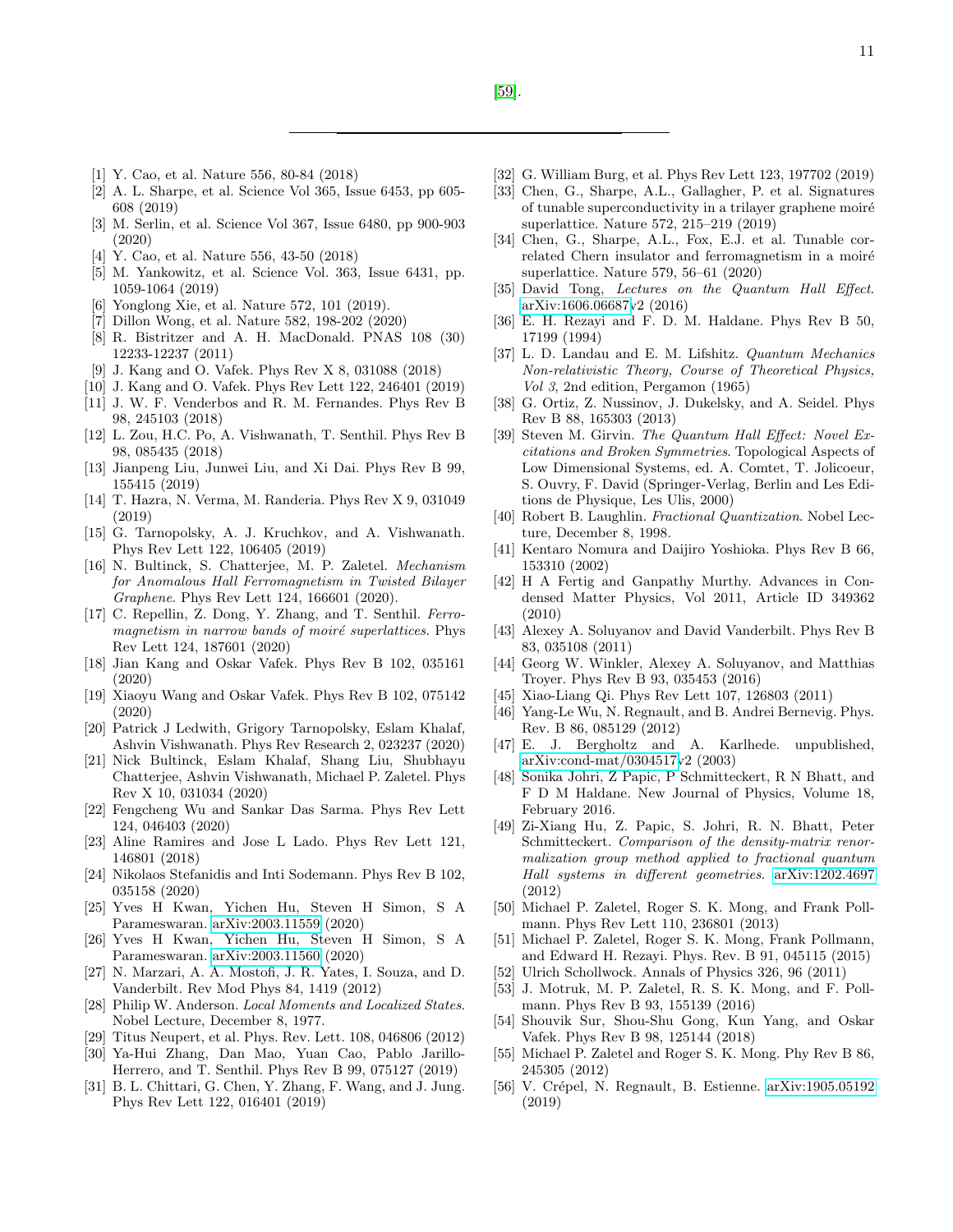- <span id="page-11-0"></span>[57] Jack Kemp, Norman Y Yao, Christopher R Laumann, and Paul Fendley. J. Stat. Mech. (2017) 063105
- <span id="page-11-1"></span>[58] Ceren B Dağ, L-M Duan, and Kai Sun. Phys. Rev. B 101, 104415 (2020)

## VIII. SUPPLEMENTARY

# A. Derivation of  $H_{\mathbb{Z}_2}$

As discussed in the Introduction, there are two scenarios which inspire the study of TBG using LLL wavefunctions. Just as with the main text, we focus on, and use the language of the valley-polarized Scenario (2) in constructing the toy model. The valley-polarized Scenario (2) can be understood in analogy with the continuum model of TBG [\[8\]](#page-10-5), where opposite-sign magnetic field LLL's play the role of opposite-sublattice hWS's (hybrid Wannier states) in the chiral limit [\[18\]](#page-10-25). Thus, we construct this model using continuum LLL's [\[37\]](#page-10-32). Working in the Landau gauge [\[37\]](#page-10-32), the LLL wave functions are

$$
\phi_{\xi,k}(\mathbf{r}) = \mathcal{N}e^{iky}e^{-\frac{1}{2l_B^2}(x-\xi l_B^2k)^2},\tag{15}
$$

which are localized along the x-axis and compact about the cylinder's circumference  $(L_y)$  in y-direction. The (spinless/spin-polarized) projected single-particle annihilation operator is thus

<span id="page-11-3"></span>
$$
\hat{c}(\mathbf{r}) = \sum_{k,\xi} \phi_{\xi,k}(\mathbf{r}) d_{\xi,k},\tag{16}
$$

where  $d_{\xi,k}$  annihilates a fermion with sign of magnetic field  $\xi = \pm 1$  at LLL orbital k, as described in Sec [III.](#page-3-2) Opposite magnetic field LLL are defined to be on opposite sublattices at any given point r, and orthogonal by construction. This leads us to consider only operators which necessarily conserve Chern number  $\xi$ , i.e.

$$
\sum_{\mathbf{r}} \hat{c}^{\dagger}(\mathbf{r}) f(\mathbf{r}) \hat{c}(\mathbf{r}) = \sum_{\xi} \sum_{kp} d^{\dagger}_{\xi,k} d_{\xi,p} \left( \sum_{\mathbf{r}} \phi_{n,k}^{*}(\mathbf{r}) \phi_{n,p}(\mathbf{r}) f(\mathbf{r}) \right). \tag{17}
$$

Likewise, if instead we considered Scenario (1), the inverse Moire length scale  $l_M^{-1}$  is significantly smaller than the momentum-space separation between electronic states in opposite valleys  $a^{-1}$  (where a is the graphene lattice constant). Thus, for the long-range Coulomb interaction, scattering between valleys is highly suppressed relative to scattering within a valley [\[10,](#page-10-14) [16,](#page-10-27) [30\]](#page-10-10), and as with Scenario (2), we need keep only Chern number conserving terms in the interaction. Whatever the case, we construct the pseudopotentials by projecting the interaction operator onto these chosen single-particle states:

$$
\sum_{\mathbf{r}\mathbf{r}'} \left. \left( \hat{c}^{\dagger}(\mathbf{r})\hat{c}(\mathbf{r})V(\mathbf{r}-\mathbf{r}')\hat{c}^{\dagger}(\mathbf{r}')\hat{c}(\mathbf{r}') \right. \right. \\
= \sum_{mn} \sum_{k_{y}p_{y}k'_{y}p'_{y}} \left. \left( d_{m,k_{y}}^{\dagger}d_{m,p_{y}}d_{n,k_{y}}^{\dagger}d_{n,p'_{y}} \right) \left( \sum_{\mathbf{r}\mathbf{r}'} \phi_{m,k_{y}}^{*}(\mathbf{r})\phi_{m,p_{y}}(\mathbf{r})V(\mathbf{r}-\mathbf{r}')\phi_{n,k_{y}}^{*}(\mathbf{r}')\phi_{n,p'_{y}}(\mathbf{r}') \right) \right. \\
= \sum_{k_{y}p_{y}k'_{y}p'_{y}} \left. \left( d_{+,k_{y}}^{\dagger}d_{+,p_{y}}d_{+,k_{y}}^{\dagger}d_{+,p'_{y}} \right) \left( \sum_{\mathbf{r}\mathbf{r}'} \phi_{+,k_{y}}^{*}(\mathbf{r})\phi_{+,p_{y}}(\mathbf{r})V(\mathbf{r}-\mathbf{r}')\phi_{+,k_{y}}^{*}(\mathbf{r}')\phi_{+,p'_{y}}(\mathbf{r}') \right) \right. \\
+ \sum_{k_{y}p_{y}k'_{y}p'_{y}} \left. \left( d_{-,k_{y}}^{\dagger}d_{-,p_{y}}d_{-,k_{y}}^{\dagger}d_{-,p'_{y}} \right) \left( \sum_{\mathbf{r}\mathbf{r}'} \phi_{-,k_{y}}^{*}(\mathbf{r})\phi_{-,p_{y}}(\mathbf{r})V(\mathbf{r}-\mathbf{r}')\phi_{-,k_{y}}^{*}(\mathbf{r}')\phi_{-,p'_{y}}(\mathbf{r}') \right) \right) \\
+ 2 \sum_{k_{y}p_{y}k'_{y}p'_{y}} \left. \left( d_{+,k_{y}}^{\dagger}d_{+,p_{y}}d_{-,k_{y}}^{\dagger}d_{-,p'_{y}} \right) \left( \sum_{\mathbf{r}\mathbf{r}'} \phi_{+,k_{y}}^{*}(\mathbf{r})\phi_{+,p_{y}}(\mathbf{r})V(\mathbf{r}-\mathbf{r}')\phi_{-,k_{y}}^{*}(\math
$$

<span id="page-11-2"></span>[59] ITensor Library (version 2.0.11)<http://itensor.org>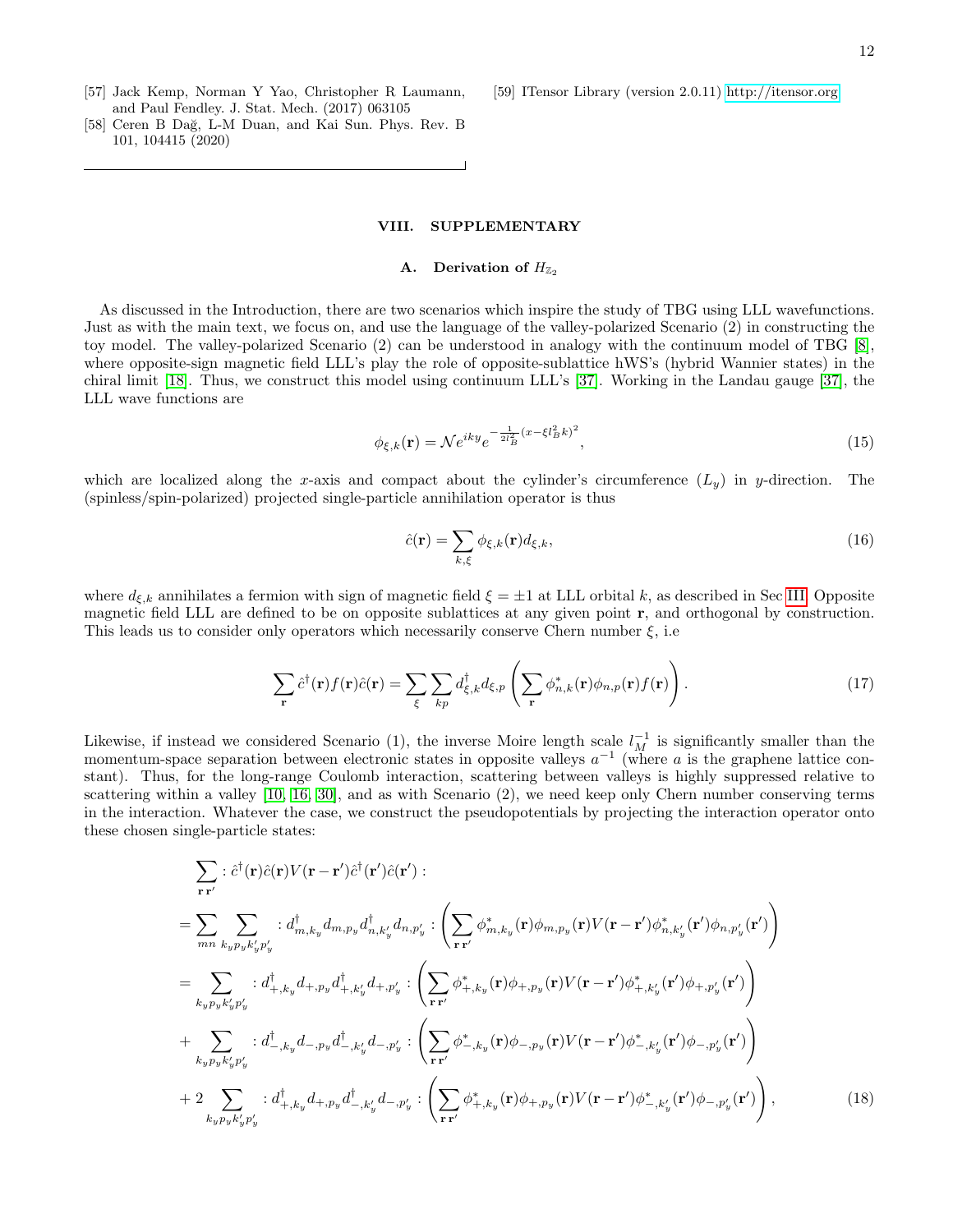taking note of the normal ordering. It is not necessary to calculate all three matrix elements, as they are related to the first by symmetry. We use the fact that  $\phi_{-,k}(\mathbf{r}) = \phi^*_{+,-k}(\mathbf{r})$ , and find

<span id="page-12-0"></span>
$$
= \sum_{k_{y}p_{y}k'_{y}p'_{y}} : \left(d_{+,k_{y}}^{\dagger}d_{+,p_{y}}d_{+,k'_{y}}^{\dagger}d_{+,p'_{y}} + d_{-,-p_{y}}^{\dagger}d_{-,-k_{y}}d_{-,-k'_{y}}^{\dagger}d_{-,-k'_{y}} + 2d_{+,k_{y}}^{\dagger}d_{+,p_{y}}d_{-,-p'_{y}}^{\dagger}d_{-,-k'_{y}}\right):\times \sum_{\mathbf{r}\mathbf{r}'}\left(\phi_{+,k_{y}}^{*}(\mathbf{r})\phi_{+,p_{y}}(\mathbf{r})V(\mathbf{r}-\mathbf{r}')\phi_{+,k'_{y}}^{*}(\mathbf{r}')\phi_{+,p'_{y}}(\mathbf{r}')\right)
$$

Writing the sums over **r** and **r'** as an integral over center-of-mass  $(X, Y)$  and relative coordinates  $(\tilde{x}, \tilde{y})$ , we find that the explicit form of the matrix element takes the form

$$
\int d\mathbf{r} d\mathbf{r}' \phi_{+,k_y}^*(\mathbf{r}) \phi_{+,p_y}(\mathbf{r}) V(\mathbf{r} - \mathbf{r}') \phi_{+,k_y'}^*(\mathbf{r}') \phi_{+,p_y'}(\mathbf{r}')
$$
\n
$$
= \mathcal{N}^4 \int dY e^{iY(-k_y + p_y - k_y' + p_y')} \int dX d\tilde{y} d\tilde{x} e^{i\frac{\tilde{y}}{2}(-k_y + p_y + k_y' - p_y')} V(\tilde{x}, \tilde{y})
$$
\n
$$
\times \exp\left(-\frac{2}{l^2} (X - \frac{l^2}{4} (k_y + p_y + k_y' + p_y'))^2\right)
$$
\n
$$
\times \exp\left(-\frac{1}{2l^2} (\tilde{x} + \frac{l^2}{2} (-k_y - p_y + k_y' + p_y'))^2\right)
$$
\n
$$
\times \exp\left(-\frac{l^2}{8} (k_y - p_y + k_y' - p_y')^2\right) \times \exp\left(-\frac{l^2}{8} (k_y - p_y - k_y' + p_y')^2\right),
$$
\n(19)

which explicitly depends only on two momenta, as the others vanish upon integrating over the center-of-mass coordinates. If we then choose the following coordinates:

$$
k_y = \frac{2\pi}{L_y}(n+k),
$$
  
\n
$$
p_y = \frac{2\pi}{L_y}n,
$$
  
\n
$$
k'_y = \frac{2\pi}{L_y}(n+m),
$$
  
\n
$$
p'_y = \frac{2\pi}{L_y}(n+m+k),
$$

we obtain Eq. [\(8\)](#page-4-1), up to a constant multiplier. It is important to note that the operators in Eq. [\(7\)](#page-4-3) and Eq. [\(9\)](#page-4-2) conserve momentum, which appears explicitly in Eq.  $(19)$  as a delta-function upon integrating over Y.

As a final point, note that opposite-sign magnetic field fermions are Kramer partners under  $C_2T$ , and that consequently the LLL guiding centers of the effective 1D chain (Fig [2\)](#page-4-0) are inverted about the origin relative to its Kramer partner, such that the operators  $d_{+,k_y}^{\dagger}$  and  $d_{-, -k_y}^{\dagger}$  both create an electron at  $x = l_B^2 k_y$  but with opposite momenta.

# B. The LLL-projected number operator  $\hat{N}$ , Normalization, and Confining Potentials

In Section [II](#page-2-1) we discussed a variational argument for the ground states of the  $\nu = 1$  spin- $\frac{1}{2}$  QH and  $\mathbb{Z}_2$ . This argument is precedent upon the fact that the total number operator

$$
\hat{N} = \sum_{\mathbf{r}} c^{\dagger}(\mathbf{r}) c(\mathbf{r}) \tag{20}
$$

is proportional to the identity upon projection to an N-particle state of LLL's. If we consider a finite cylinder of length  $L_x$ , and use Eq. [\(5\)](#page-3-1) with  $\xi = +1$  and normalization  $\mathcal{N}^{-1} = \sqrt{L_y l_B \pi^{1/2}}$ , we find that the number operator is

$$
\hat{N} = \mathcal{N}^2 L_y \sum_n d_{\alpha,n}^\dagger d_{\alpha,n} \Big( \int_{-\frac{L_x}{2}}^{\frac{L_x}{2}} dx \ e^{-\frac{1}{l_B^2} (x - 2\pi l_B^2 / L_y n)^2} \Big). \tag{21}
$$

Where we see that when  $L_x \to \infty$  holds,

$$
=\sum_{n}d^{\dagger}_{\alpha,n}d_{\alpha,n}=N\mathbb{1},
$$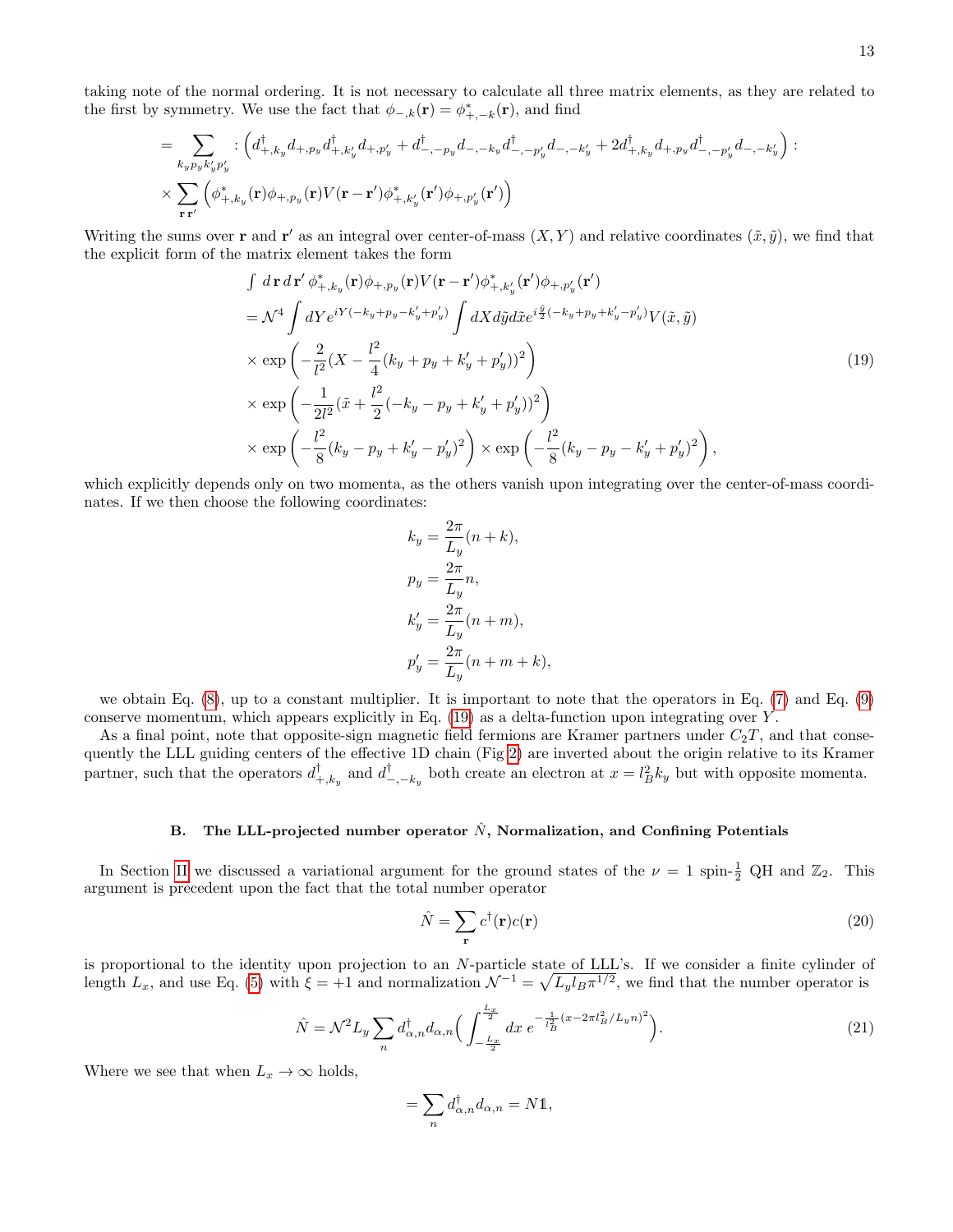and thus, the number operator behaves as a number operator in the thermodynamic limit. However otherwise, for finite  $L_x$ , the number operator does not properly count N particles, instead behaving as a one-body potential. The potential depends explicitly on the momentum index  $n$ , shrinking for those LLL orbitals that are closer to the edge, and rapidly vanishing for orbitals outside the allowed region on the cylinder.

This problem is related to the fact that, even though the region of interest lies within the domain  $x \in (-L_x/2, L_x/2)$ , the LLL wavefunctions are technically solutions to an infinite system size problem, and therefore extend to infinity. In other words, the wavefunctions Eq. [\(5\)](#page-3-1) are not the proper solutions for the single particle states constrained to the finite region. However, it is well understood that the degeneracy of the LLL is fixed by the area of the sample [\[39\]](#page-10-29), and thus the length of the cylinder would constrain the number of LLL orbitals to be finite. This contradiction with the fact that the wavefunctions themselves extend to infinity is irrelevant if  $L_x$  is (technically finite but) thermodynamically large, which in turn means  $N$  is thermodynamically large; however, for small  $N$ , this argument does not hold, and one needs to consider a confining potential [\[48\]](#page-10-42).

With this in mind, we ask if a confining potential exists such that when combined with the quadratic term of Eq. [\(3\)](#page-3-3), the net effect is a constant which can be gauged away. Indeed a potential  $V(0)U(x)$  – which is  $U(x) = 1$  for  $|x| > L_x/2$ , and  $U(x) = 0$  otherwise – does the trick:

$$
V(0)\left(\hat{N}+\hat{U}\right) = V(0)\mathcal{N}^{2}L_{y}\sum_{n}d_{\alpha,n}^{\dagger}d_{\alpha,n}\left(\int_{-\frac{L_{x}}{2}}^{\frac{L_{x}}{2}}dx \ e^{-\frac{1}{l_{B}^{2}}(x-2\pi l_{B}^{2}/L_{y}n)^{2}}\right. \\
\left. + \int_{-\infty}^{-\frac{L_{x}}{2}}dx \ e^{-\frac{1}{l_{B}^{2}}(x-2\pi l_{B}^{2}/L_{y}n)^{2}} + \int_{+\frac{L_{x}}{2}}^{+\infty}dx \ e^{-\frac{1}{l_{B}^{2}}(x-2\pi l_{B}^{2}/L_{y}n)^{2}}\right) \\
= V(0)\mathcal{N}^{2}L_{y}\sum_{n}d_{\alpha,n}^{\dagger}d_{\alpha,n}\int_{-\infty}^{\infty}dx \ e^{-\frac{1}{l_{B}^{2}}(x-2\pi l_{B}^{2}/L_{y}n)^{2}} = V(0)\mathcal{N}1. \tag{22}
$$

Since  $V(0)$  is singular for Coulomb interaction, this would amount to a precisely chosen perfectly confining well.

Similarly, one can achieve the same goal by instead normalizing the LLL wavefunctions differently for different  $n$ , as

<span id="page-13-0"></span>
$$
\mathcal{N}_n^{-2} = L_y \int_{-\frac{L_x}{2}}^{\frac{L_x}{2}} dx \ e^{-\frac{1}{l_B^2}(x - 2\pi l_B^2 / L_y n)^2}.
$$
\n(23)

This does not change the shape of the wavefunctions, except in rescaling their amplitude such that the segment of the wavefunctions which lay in the region  $x \in (-L_x/2, L_x/2)$  is normalized to unity. The effect of which is to increase the amplitude of those orbitals whose wavefunctions fall outside the desired region (see Fig. [8\)](#page-14-1), which in turn forces the number operator to be proportional to unity. Physically, since  $\mathcal{N}_n$  appears in the calculation of the interaction matrix elements (Eq. [\(19\)](#page-12-0)), this has the effect of making scattering into orbitals outside the desired region prohibitively expensive.

In this paper, we do not normalize our wavefunctions using Eq. [\(23\)](#page-13-0), instead choosing to follow previous literature [\[47–](#page-10-30)[50\]](#page-10-37), using a constant normalization across all orbitals. However, in excluding orbitals beyond our cylinder region, we are effectively introducing a potential which makes them energetically expensive to occupy, such that scattering into those orbitals can be neglected.

#### C. Truncation Error

One might think that if all Landau levels were included, the projection of the interaction  $V(\mathbf{r} - \mathbf{r}')$  would be unitary (and thus reversible). However, if the Landau levels extend to infinity, truncating the system size to finite N ruins the reversibility, resulting in a "blurring" of  $V(\mathbf{r} - \mathbf{r}')$ .

As we discussed in Supplement-B, a confining potential can be included which makes orbitals outside those N orbitals prohibitively expensive to occupy. This justifies the truncation of the orbital chain, as scattering processes into those LLL which lay outside the well are pushed up higher in energy.

Likewise, such a "blurring" due to truncation may also arise for infinite-length cylinders, where  $N \rightarrow \infty$ . This "blurring" is unphysical, and introduced as a practical matter of regulating the range of the projected interaction, which would otherwise extend to infinity [\[50\]](#page-10-37). Nonetheless, since the LLL's are Gaussian localized, the strength of the interaction falls off like a Gaussian, and thus a sufficiently large cutoff can be chosen such that the effect of the truncation is marginal.

One would then expect that in our scheme – where the truncation is set by the number of LLL orbitals – a sufficient number of orbitals (for a given  $\gamma^{-1}$ ) can be chosen such that the truncation error is small. In fact, the size of the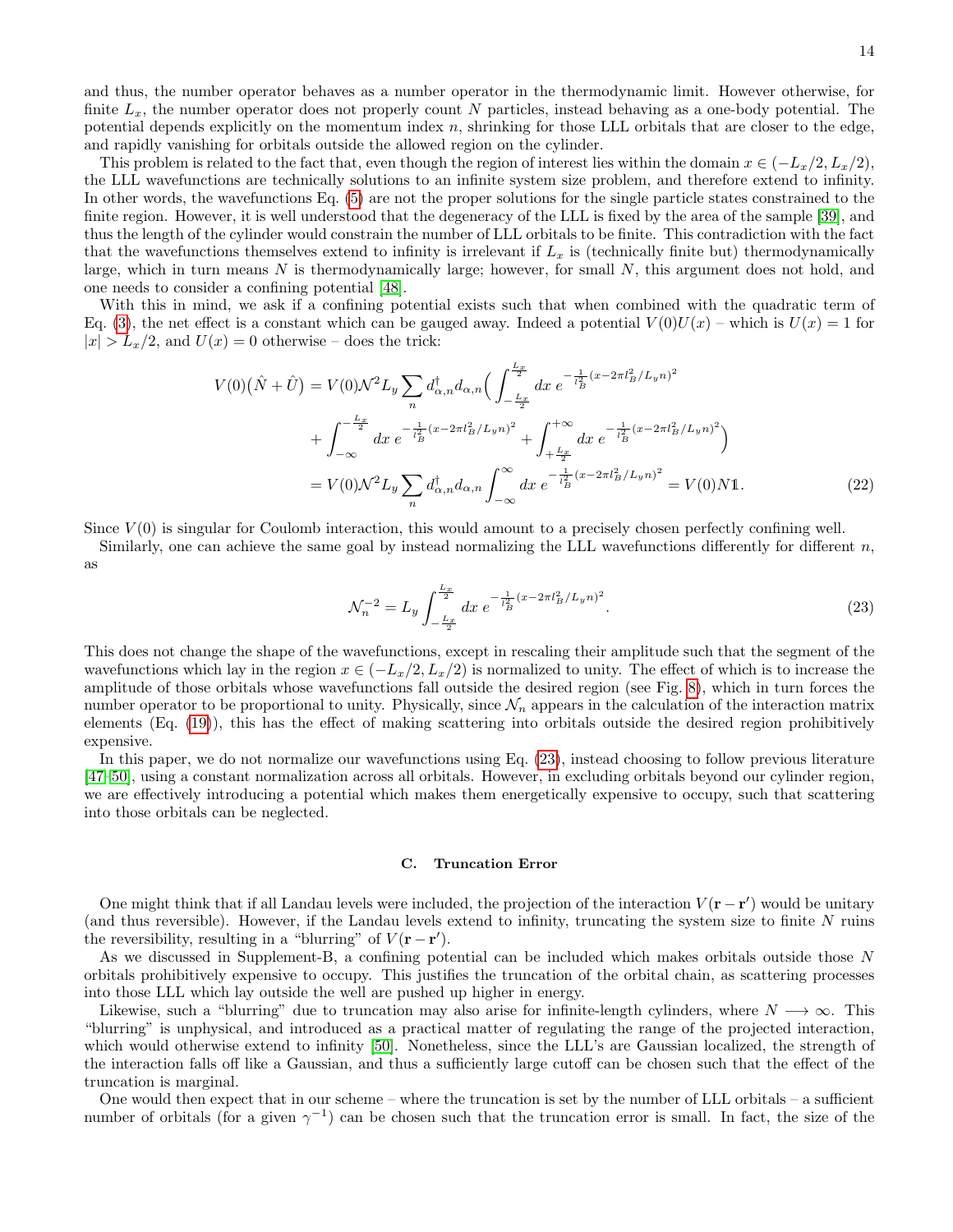

<span id="page-14-1"></span>FIG. 8. The suggested alternative inverse momentum-dependent normalization  $\mathcal{N}_n^{-1}$  as a function of the mean of the LLL orbital  $x_n = 2\pi \gamma l_B n$ .

interaction elements which are dropped shrinks considerably with increasing  $N$  (Fig. [9\)](#page-14-0), and is expected to vanish in the limit  $N \to \infty$ . By studying how physical observables scale with N, we determine the nature of the ground and excited states independent of the truncation error. Hence we find that there exists an N beyond which physical observables associated with the first excited states begin to saturate (energy gap, density), and the value of the total Chern number is fixed. Here we provide an additional evidence by plotting the upper bound on the size of dropped interaction elements as a function of  $N$ , Fig. [9.](#page-14-0)



<span id="page-14-0"></span>FIG. 9. The ratio of the smallest kept interaction matrix element  $V_{k,m}$  (see Eq. [\(8\)](#page-4-1)) to the largest,  $V_{0,0}$ , as function of total number of orbitals N. Interaction elements smaller than this are dropped. Magnetic length is  $l_B = 1$ .

#### D. The small  $l_s$  limit of the screened Coulomb repulsion

The screened Coulomb repulsion  $V_{\rm sc}$  reduces to the contact interaction  $V_{\delta}$  in the limit of small screening length  $l_s$ . By this we mean that both  $l_s \ll L_y$  and  $l_s \ll l_B$  hold. The soft exponential cutoff sharpens in this limit, and thus the interaction is only significant in a patch of size  $l_s \ll L_y$ , which is a tangent plane on the cylinder. Thus we write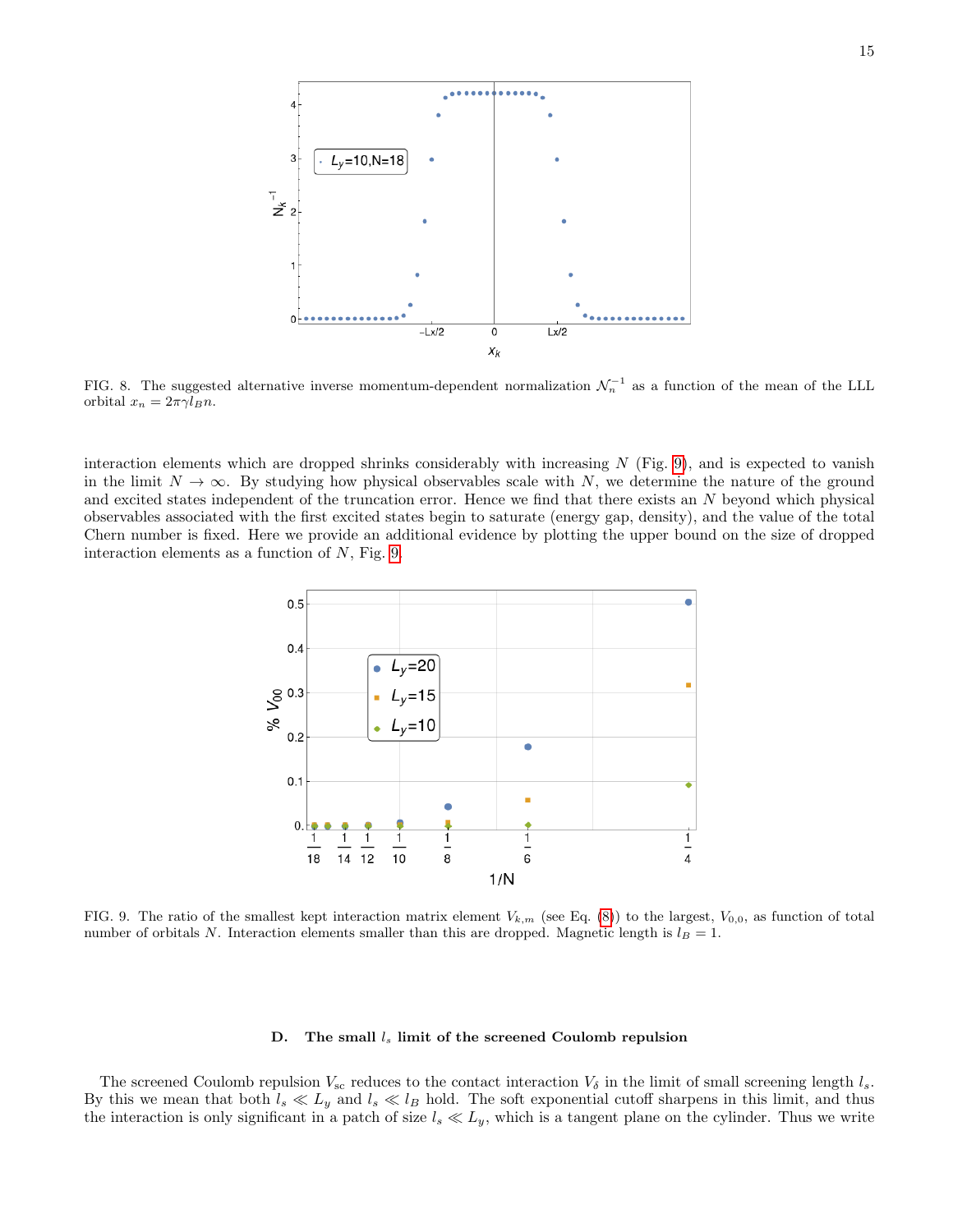Eq. [\(8\)](#page-4-1) in polar coordinates defined by  $\rho = \sqrt{\tilde{x}^2 + \tilde{y}^2} \in (0, l_s)$ , and with angle  $\theta \in (0, 2\pi)$ . Eq. (8) takes the shape

$$
V_{km}^{\text{sc},l_s \longrightarrow 0} = g \frac{\sqrt{\pi/2}}{L_y l_B} \int_0^{l_s} d\rho \, \rho \int_0^{2\pi} d\theta \, e^{-i \frac{2\pi k}{L_y} \rho \sin \theta} e^{-\frac{1}{2l_B^2} (\rho \cos \theta + l_B^2 \frac{2\pi m}{L_y})^2} e^{-\frac{1}{2}l_B^2 (\frac{2\pi k}{L_y})^2} \frac{e^{-\frac{\rho}{l_s}}}{\rho}
$$

Since  $\sin \theta$  and  $\cos \theta$  are non-singular for any  $\theta$ , as long as  $k \ll L_y/l_s$ , we can drop all terms of order  $l_s/L_y$ .

$$
V_{km}^{\text{sc},l_s \to 0} = 2\pi l_s (1 - e^{-1}) \left( g \frac{\sqrt{\pi/2}}{L_y l_B} e^{-\frac{1}{2} l_B^2 (\frac{2\pi m}{L_y})^2} e^{-\frac{1}{2} l_B^2 (\frac{2\pi k}{L_y})^2} \right),\tag{24}
$$

where the term  $l_s(1-e^{-1})$  comes from evaluating the average of the exponential cutoff over the patch, i.e  $\int_0^{l_s} d\rho \, e^{-\rho/l_s}$  $l_s(1-e^{-1})$ . This is the same as the contact interaction Eq. [\(12\)](#page-4-5) up to a coefficient. More specifically,

$$
V_{km}^{\text{sc},l_s \to 0} = 2\pi l_s (1 - e^{-1}) \frac{g}{g_\delta} V_{km}^\delta.
$$
\n(25)

Therefore  $g_{\delta} \propto l_s g$  in the limit of small  $l_s$ . For  $g_{\delta}$  to be constant, we observe that  $g \to \infty$  for contact-like interaction. This is reasonable, given that the strength of contact interaction (delta distribution function) diverges at the singular point. Because of this difference in units, one should not energetically compare Fig [3b](#page-6-2) and Fig [3a,](#page-6-0) which would lead one to believe that the gap for the contact interactions is smaller than for  $l_s = 1l_B$ . In fact, shrinking the screening length increases the gap energy (as shown by Fig [10\)](#page-15-0), even though the energies of the ground and excited states individually decrease with shrinking screening length.

If we instead consider the case of increasing screening length, the energy of the ground and first excited states increases, while their relative energy shrinks. As shown in Fig [10](#page-15-0) for  $l_s = 3l_B$ , there exists sufficiently large enough range of the interactions that the first excited states, which are edge states, come down in energy to form a new ground state for sufficiently large  $N$ . Despite this, the polarized states remain eigenstates at higher energy; and the new ground states, which do not have one-particle-per-site order, can be described as having the largest density at the center and edges. Because of these two facts, we expect that this breakdown in order is a consequence of the open boundary conditions. However peculiar, this new ground state (at  $l_s = 3l_B$ ) does not appear at small N, which indicates that the "blurring" of the interaction due to truncation (See Supplement C) is an unlikely suspect, as we expect that to decrease with increasing N. Nonetheless, since the new ground state at  $l_s = 3l_B$  is formed from edge states, which we see come down in relative energy to the ground state in Fig [10,](#page-15-0) and not the fully polarized states, it may be that this state would not exists without the presence of an edge. Infinite DMRG or a finite size system with a tunable confining edge potential, the latter which can push the edge states up in energy, are possible paths that future research could take in further investigating this.



<span id="page-15-0"></span>FIG. 10. The gap to the first excited states for  $Z_2$  Hamiltonian and screened Coulomb interaction with different interaction range  $l_s$ , see legend with respect to total orbital number N at  $\gamma^{-1} = 10$ . Increasing the interaction range decreases the gap and after some  $l_s > 1.5l_B$ , the gap vanishes as the total orbital number N increases, thus suggesting either inadequacy in numerics to capture the nature of the ground state or a change in the nature of the ground state for longer range interactions.

.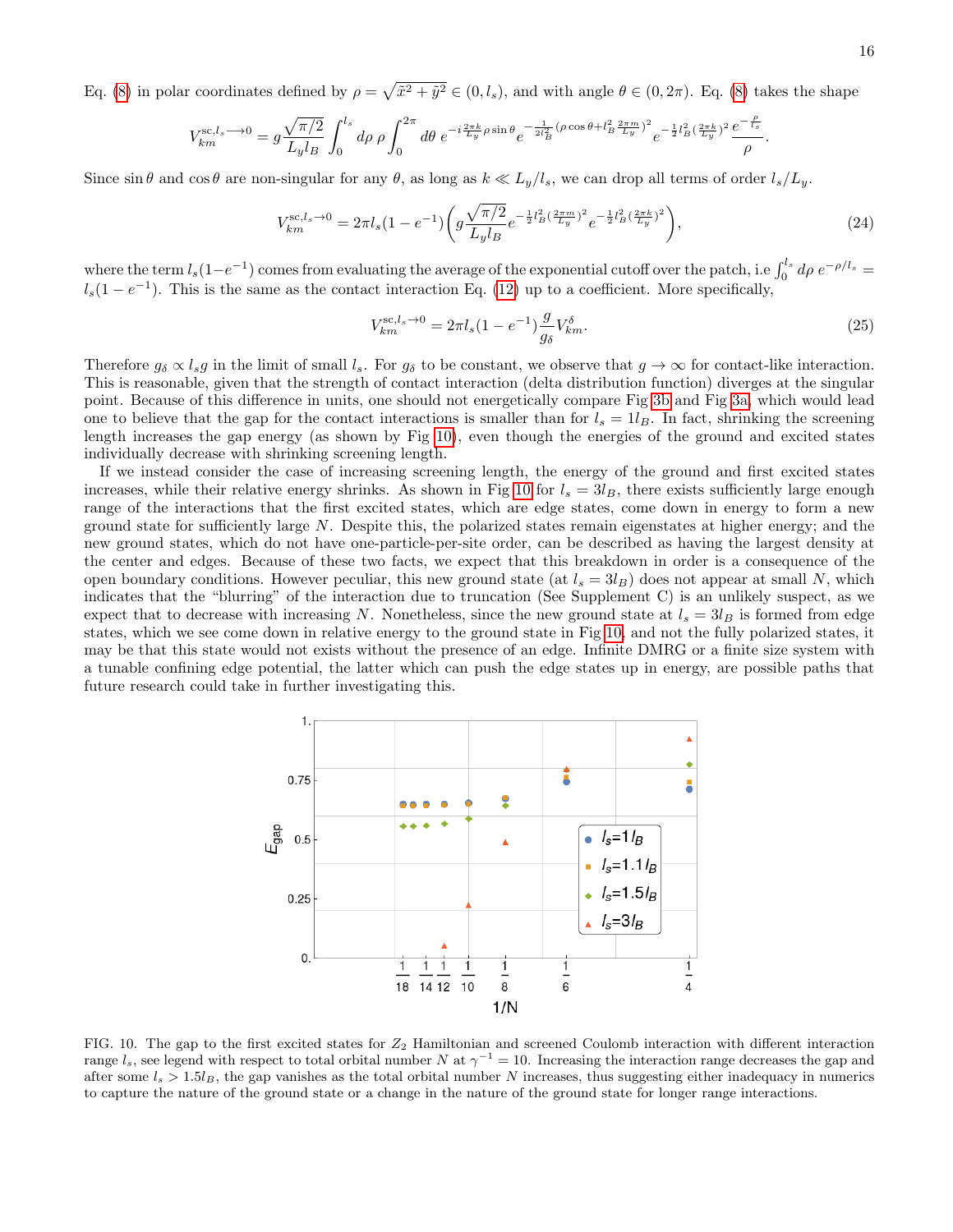#### E. Eigenstates and eigenenergies

Here we lay out the exact eigenenergies for the eigenstates  $|++\cdots+\rangle$  and  $|\psi\rangle$  as a function of orbital number N and cylinder circumference  $L_y$ . Similarly to the main text, we notate our indices  $n, k, m$ , where  $k, m$  are halfintegers/integers for  $N$  even/odd; and  $n$  is always an integer. For the polarized state,

$$
H_{\mathbb{Z}_2}|++\cdots+\rangle = \sum_n \theta_{(|n|\leq Q)} \sum_k \theta_{(|n+k|\leq Q)} \left(-V_{k,0}+V_{0,k}\right)|++\cdots+\rangle, \tag{26}
$$

which is Eq. [\(10\)](#page-4-4) with the bounds on the sums of n and k written explicitly as step functions. Likewise, for  $|\psi\rangle$  =  $d_{-,-Q}^{\dagger}d_{+,Q}\,|++\cdots+\rangle$  (Eq. [\(13\)](#page-5-0)):

$$
H_{\mathbb{Z}_2} |\psi\rangle = \left( 2(\sum_{0 \le m \le 2Q} V_{0,m}) - 2V_{0,0} \right)
$$
  
+  $E_{|++\cdots+}\rangle - (\sum_{-2Q \le k \le 0} V_{0,k} - V_{k,0}) - (\sum_{0 \le k \le 2Q} V_{0,k} - V_{k,0}) \right) |\psi\rangle,$  (27)

which, because of inversion symmetry of the 2-body interaction in Eq.  $(8)$ , can be simplified to

$$
= \left( 2 \left( \sum_{0 < m \leq 2Q} V_{0,m} \right) + E_{|++\cdots+}\right) - \left( \sum_{-2Q \leq k \leq 2Q} V_{0,k} - V_{k,0} \right) \left| \psi \right\rangle.
$$

The reader should be aware that these formula suffer from the same truncation error as discussed in the main text, even if the eigenstates themselves are unaffected, being product states independent of N. This truncation error manifests in the bounds on the indices, which throw out  $V_{k,m}$ 's outside those bounds.

#### F. Two-point correlations in real space and their correlation holes

Throughout this paper, we point to the real-momentum space connection of the Landau-gauge LLL wavefunctions, which provides a useful guiding-center representation where we can understand the LLL wavefunctions as forming an effective 1D lattice (Fig [2\)](#page-4-0). However, one needs to be careful in thinking of the guiding-center chain as a literal lattice in real space. This being because the chain is indexed by the eigenvalues of momentum about the cylinder circumference – not position. It is only as a convenient consequence of the non-trivial topology that, say, the localized LLL wavefunction center at  $x = 0$  evolves into its neighbor's center at  $x = k_y l_B^2$  when its momentum is increased adiabatically by  $+k_y$ . (And likewise, moving in the opposite direction  $-k_y$  for the LLL wavefunctions which feel  $B < 0.$ ) In truth, the LLL wavefunctions have non-zero amplitude everywhere on the cylinder (Eq. [\(5\)](#page-3-1)), such that (for example) Eq. [\(13\)](#page-5-0) may have non-zero energy despite it being a product state in the guiding-center representation. This peculiarity of the Landau gauge, when not taken carefully, can misinform intuitive thinking, and thus one may need to resort to the real-space picture in order to fully understand a state's energetics.

For example, in the presence of contact interactions, the fully polarized ground state  $|++\cdots+\rangle$  has zero energy. This arising at the level of the projected interaction Eq. [\(8\)](#page-4-1) as a symmetry of the matrix element  $V_{km} = V_{mk}$ , which generally forbids the like-Chern number electrons from interacting, and is additionally responsible for killing the energy of the polarized state. However, one might have immediately pointed out that such back flips are unnecessary, seeing that Pauli exclusion principle forbids same-flavour fermions from interacting at a point. Thus the fully polarized state, in spite of the wavefunctions overlapping in real space, must be at zero energy since it is composed of particles which are forbidden from interacting. More systematically, if we decompose the projected real-space annihilation operators into opposite-Chern components:  $\hat{c}(\mathbf{r}) = \hat{c}_+(\mathbf{r}) + \hat{c}_-(\mathbf{r})$ . The projected contact interaction reduces to a cross-term

$$
=\sum_{\mathbf{r}}2\hat{n}_{+}(\mathbf{r})\hat{n}_{-}(\mathbf{r}),
$$

from which it follows that any state with only one flavour of fermion is a zero energy state.

This systematic approach can be expanded on by projecting the Hamiltonian onto the state

$$
\langle ++ \cdots + |H_{\mathbb{Z}_2}| + + \cdots + \rangle =
$$
\n
$$
\iint d\mathbf{r} d\mathbf{r}' \langle ++ \cdots + | \hat{c}^\dagger(\mathbf{r}) \hat{c}^\dagger(\mathbf{r}') \hat{c}(\mathbf{r}') | ++ \cdots + \rangle V(\mathbf{r} - \mathbf{r}'),
$$
\n(28)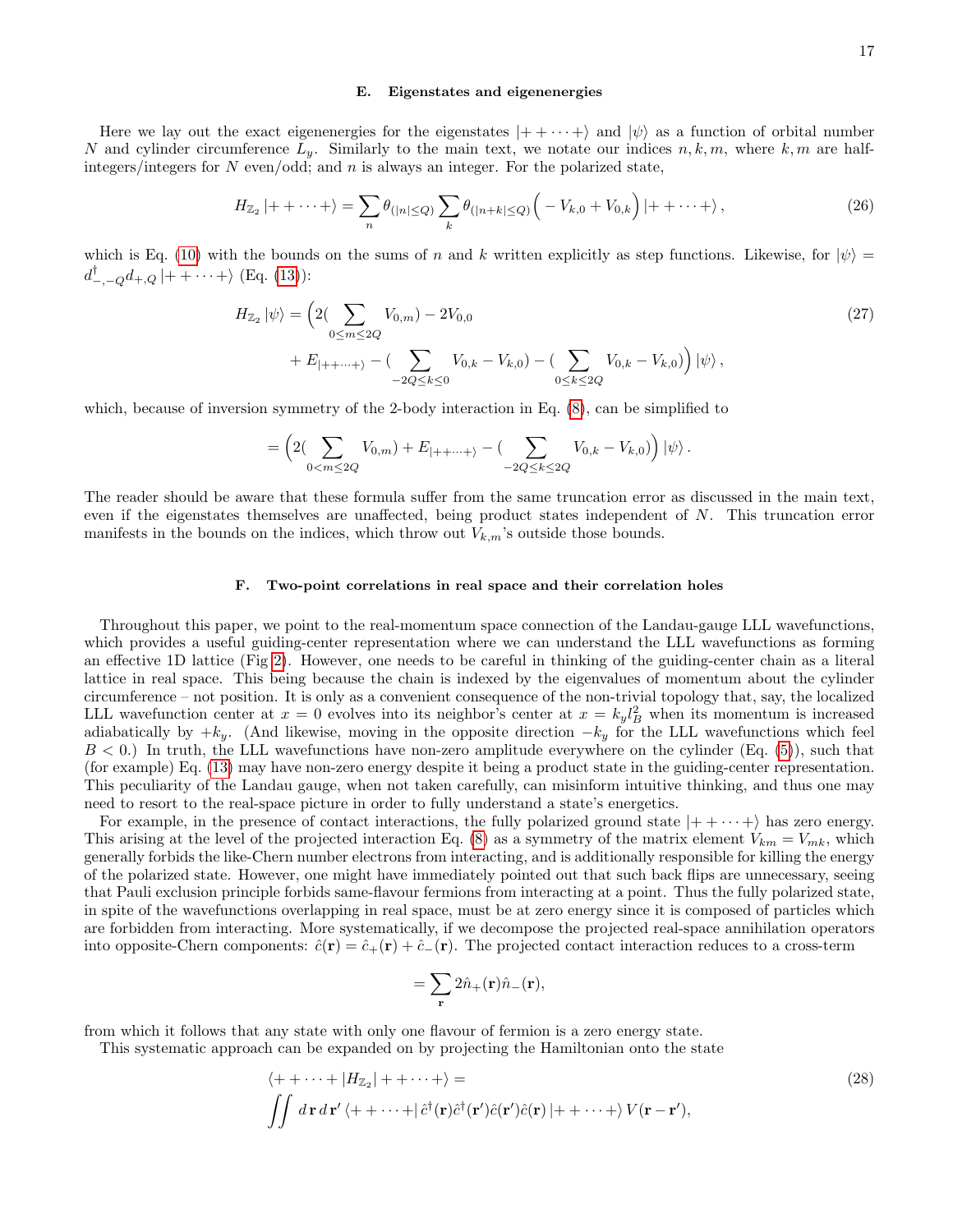and studying how the various correlations weight the expectation value of the state. For the fully polarized state, we only need to calculate a single correlation function:

$$
\rho_0(\mathbf{r}, \mathbf{r}') = \langle + + \cdots + | \hat{c}^\dagger(\mathbf{r}) \hat{c}^\dagger(\mathbf{r}') \hat{c}(\mathbf{r}') \hat{c}(\mathbf{r}) | + + \cdots + \rangle. \tag{29}
$$

If, for a moment, we hold r' fixed, then one may interpret  $\rho_0(\mathbf{r}, \mathbf{r}')$  as the conditional probability of finding an electron at **r** given an electron exists at fixed **r'**. Now, if  $\rho_0(\mathbf{r}, \mathbf{r}')$  is zero for some **r** and **r'**, having a "correlation hole" for the position of those two particles, then no energy  $V(\mathbf{r}-\mathbf{r}')$  is contributed to the overall energy of the state. For a contact interaction, this means the state is zero energy. Since  $|++\cdots+\rangle$  is in the guiding-center representation, we can use Eq. [\(16\)](#page-11-3) to find a closed form expression for  $\rho_0$ . Doing so gives us (up to the normalization of the LLL wavefunction)

$$
\rho(\mathbf{r}, \mathbf{r}') = \sum_{kk'pp'} \langle ++ \cdots + |d^{\dagger}_{+,k} d^{\dagger}_{+,k'} d_{+,p'} d_{+,p}| ++ \cdots + \rangle
$$
\n
$$
\times e^{iy(-k_y + p_y)} e^{iy'} (-k'_y + p'_y)} e^{-\frac{1}{2l^2} (x - l^2 k_y)^2} e^{-\frac{1}{2l^2} (x - l^2 p'_y)^2} e^{-\frac{1}{2l^2} (x - l^2 k'_y)^2} e^{-\frac{1}{2l^2} (x - l^2 p'_y)^2},
$$
\n(30)

where  $k_y \equiv 2\pi k / L_y$ . Writing  $\langle \hat{\mathcal{O}} \rangle_0 \equiv \langle + + \cdots + | \hat{\mathcal{O}} | + + \cdots + \rangle$ , this becomes

$$
= \sum_{kk'pp'} \left( \langle d_{+,k}^{\dagger} d_{+,p} \rangle_0 \langle d_{+,k'}^{\dagger} d_{+,p'} \rangle_0 - \langle d_{+,k}^{\dagger} d_{+,p'} \rangle_0 \langle d_{+,k'}^{\dagger} d_{+,p} \rangle_0 \right)
$$
  
 
$$
\times e^{iy(-k_y + p_y)} e^{iy'(-k'_y + p'_y)} e^{-\frac{1}{2l^2}(x - l^2 k_y)^2} e^{-\frac{1}{2l^2}(x - l^2 p_y)^2} e^{-\frac{1}{2l^2}(x' - l^2 k'_y)^2} e^{-\frac{1}{2l^2}(x' - l^2 p'_y)^2},
$$

and, using the constraints of quadratic correlation functions in the fully polarized state, further simplifies to

$$
= \sum_{k,k'} e^{-\frac{1}{2l^2}(x-l^2k_y)^2} e^{-\frac{1}{2l^2}(x'-l^2k'_y)^2} \left(e^{-\frac{1}{2l^2}(x-l^2k_y)^2} e^{-\frac{1}{2l^2}(x'-l^2k'_y)^2}\right)
$$

$$
-e^{i(y-y')(-k'_y+k_y)} e^{-\frac{1}{2l^2}(x'-l^2k_y)^2} e^{-\frac{1}{2l^2}(x-l^2k'_y)^2}.
$$

Plotting this quantity (Fig [11\)](#page-17-0) reveals a correlation hole for observing a  $C = +1$  electron where a  $C = +1$  electron already exists. Like-electrons in the presence of contact interactions never observe one another, forbidden by Pauli exclusion, which arises as the correlation hole, and thus a fully polarized state  $|++\cdots+ \rangle$  is effectively non-interacting and zero-energy.



<span id="page-17-0"></span>FIG. 11.  $\rho_0(x, y, 0, \frac{L_y}{2})$ , the ground state  $(|+ + \cdots + \rangle)$  conditional probability density of finding a  $C = +1$  electron somewhere given there is a  $C = +1$  electron at position  $(0, \frac{L_y}{2})$  on the cylinder. The correlation hole is isotropic. The (unrolled) cylinder periodicity in the y-direction is understood as matching  $y = 0$  with  $y = L_y$ , and the number of available orbitals on the cylinder roughly lie in the segment between  $\left(-\frac{L_x}{2}, \frac{L_x}{2}\right)$ , where  $L_x = 2\pi N l_B^2/L_y$ . The system sizes here:  $L_y = 15$ ,  $l_B = 1$ , and  $N = 18$ .

# G. Understanding bilayer coherence:  $H_{\frac{1}{2} \textbf{Q} \textbf{H}}$  vs  $H_{\mathbb{Z}_2}$

Here we present a simple picture for understanding the layer coherence of the bilayer QH problem. Consider electrons living on either of two parallel plates separated by a distance  $d$ , and label the two layers by a pseudospin  $\alpha \in \{\uparrow,\downarrow\},\$  where  $\uparrow(\downarrow)$  is the upper(lower) layer. If the plates are infinite in extent and approximately uniform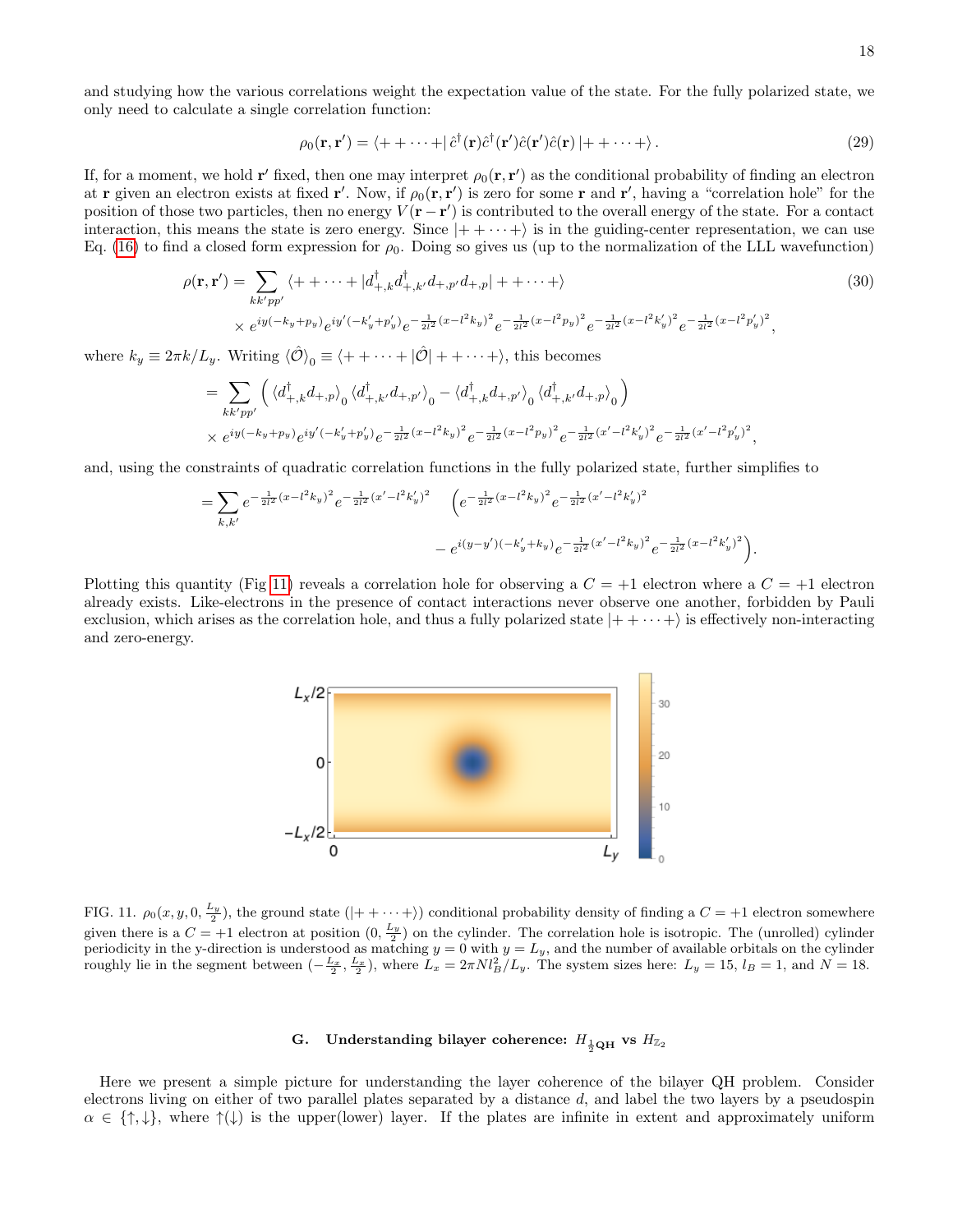in charge with surface charge densities  $\sigma_{\alpha}$ , then translational symmetry exists such that for the potential of either plate  $\phi_{\alpha}(x, y, z) = \phi_{\alpha}(z)$ . Such a problem is effectively a one-dimensional point charge with charge replaced by the charge density:  $-\partial_z\phi_\alpha(z) = \sigma_\alpha\delta(z-z_\alpha)$  for a plates at  $z_\uparrow = +d/2$  and  $z_\downarrow = -d/2$ , which has the solution  $\phi_{\alpha}(z) = -\frac{1}{2}\sigma_{\alpha}|z - z_{\alpha}|$ . The electric field between the two plates is uniform and parallel (or anti-parallel) to the uniform magnetic field  $\mathbf{B} = \hat{\mathbf{z}}B$ . The electric charges  $q_{\perp}$  in the lower plate experience the field  $\phi_{\uparrow}$  of the upper plate (and visa-versa), leading to our approximation for the inter-layer interaction:

$$
\hat{V}_{\text{inter}} = \int d\mathbf{r} \, dz \, d\mathbf{r}' \, dz' c_{\uparrow}^{\dagger}(\mathbf{r}, z) c_{\downarrow}^{\dagger}(\mathbf{r}', z') \Big( \frac{q_{\downarrow} \sigma_{\uparrow} |z - z'|}{-2} \Big) c_{\downarrow}(\mathbf{r}', z') c_{\uparrow}(\mathbf{r}, z),\tag{31}
$$

which, for electrons confined to their respective layers  $(z = z<sub>†</sub>$  and  $z' = z<sub>\downarrow</sub>$ ) reduces to:

$$
= \int d\mathbf{r} d\mathbf{r}' c_{\uparrow}^{\dagger}(\mathbf{r}) c_{\downarrow}^{\dagger}(\mathbf{r}') \left( \frac{q_{\downarrow} \sigma_{\uparrow} d}{-2} \right) c_{\downarrow}(\mathbf{r}') c_{\uparrow}(\mathbf{r})
$$

or even more simply (defining the constant  $\lambda \equiv q_{\downarrow} \sigma_{\uparrow}/2$  and the total number operators  $\hat{N}_{\alpha}$ ):

$$
= -\lambda d \hat{N}_{\uparrow} \hat{N}_{\downarrow}.
$$

Clearly, for a system with fixed particle number  $\hat{N}_{\alpha} + \hat{N}_{\beta} = N$ , the inter-layer interaction favours a state with  $\hat{N}_+ = \hat{N}_- = N/2$ . If we define pseudospin matrices  $\tau_{\alpha\beta}^z$  to be the Pauli-Z  $SU(2)$  generator, we can rewrite the inter-layer interaction as a out-of-plane coupling of electronic pseudospins plus a density-density piece

$$
\hat{V}_{\text{inter}} = \int d\mathbf{r} \, d\mathbf{r}' \, \frac{-\lambda d}{2} c_{\alpha}^{\dagger}(\mathbf{r}) c_{\beta}(\mathbf{r}) \Big( \mathbb{1}_{\alpha\beta} \mathbb{1}_{\alpha'\beta'} - \tau_{\alpha\beta}^{z} \tau_{\alpha'\beta'}^{z} \Big) c_{\alpha'}^{\dagger}(\mathbf{r}') c_{\beta'}(\mathbf{r}'). \tag{32}
$$

When written in this way, it is clear the second  $\tau^z \otimes \tau^z$  term breaks  $SU(2)$  symmetry, and additionally disfavours states with an imbalance between the total number of particles between the two layers. If we consider this interlayer potential in addition to the layer-separation-independent interactions  $H_{\frac{1}{2}QH}$ , where we project all single-particle operators onto the LLL by substituting  $c_{\alpha}(\mathbf{r}) \to \hat{c}_{\alpha}(\mathbf{r})$ , we obtain the total Hamiltonian

$$
H = H_{\frac{1}{2}\text{QH}} + \hat{V}_{\text{inter}}.\tag{33}
$$

For  $d = 0$ , the two layers are not separated, and H reduces to  $H_{\frac{1}{2}QH}$ , which has a extensively degenerate ground state composed of polarized states and those connected to them by  $SU(2)$  symmetry. Separating the layers  $(d > 0)$  by a small amount introduces anisotropy which splits the massively degenerate  $SU(2)$  ground state manifold, driving up the polarized states in energy relative to those states with total  $S_z = \int d\mathbf{r} c^{\dagger}(\mathbf{r}) \tau_z c(\mathbf{r}) = 0$ .

For the scenario in which the two layers experience opposite sign magnetic fields  $(H_{\mathbb{Z}_2})$ , the ground state degeneracy is two-fold between fully polarized states, and there appears to exist a gap to the lowest excited states. Thus, no such instability exists.

### H. 1D Ising transverse field as wall defect in 2D

Let us start with the one-body potential

<span id="page-18-0"></span>
$$
\sum_{\mathbf{r}} c_{+}^{\dagger}(\mathbf{r}) f(\mathbf{r}) c_{-}(\mathbf{r}) \tag{34}
$$

plus its hermitian conjugate. The one-body potential term  $f(\mathbf{r})$  is a wall defect at  $y = y_w$  along the length of the cylinder of circumference  $L_y$ :

$$
f(\mathbf{r}) = \delta(y - y_w),\tag{35}
$$

which has the orbital representation

$$
=\sum_q e^{iq(y-y_w)}.
$$